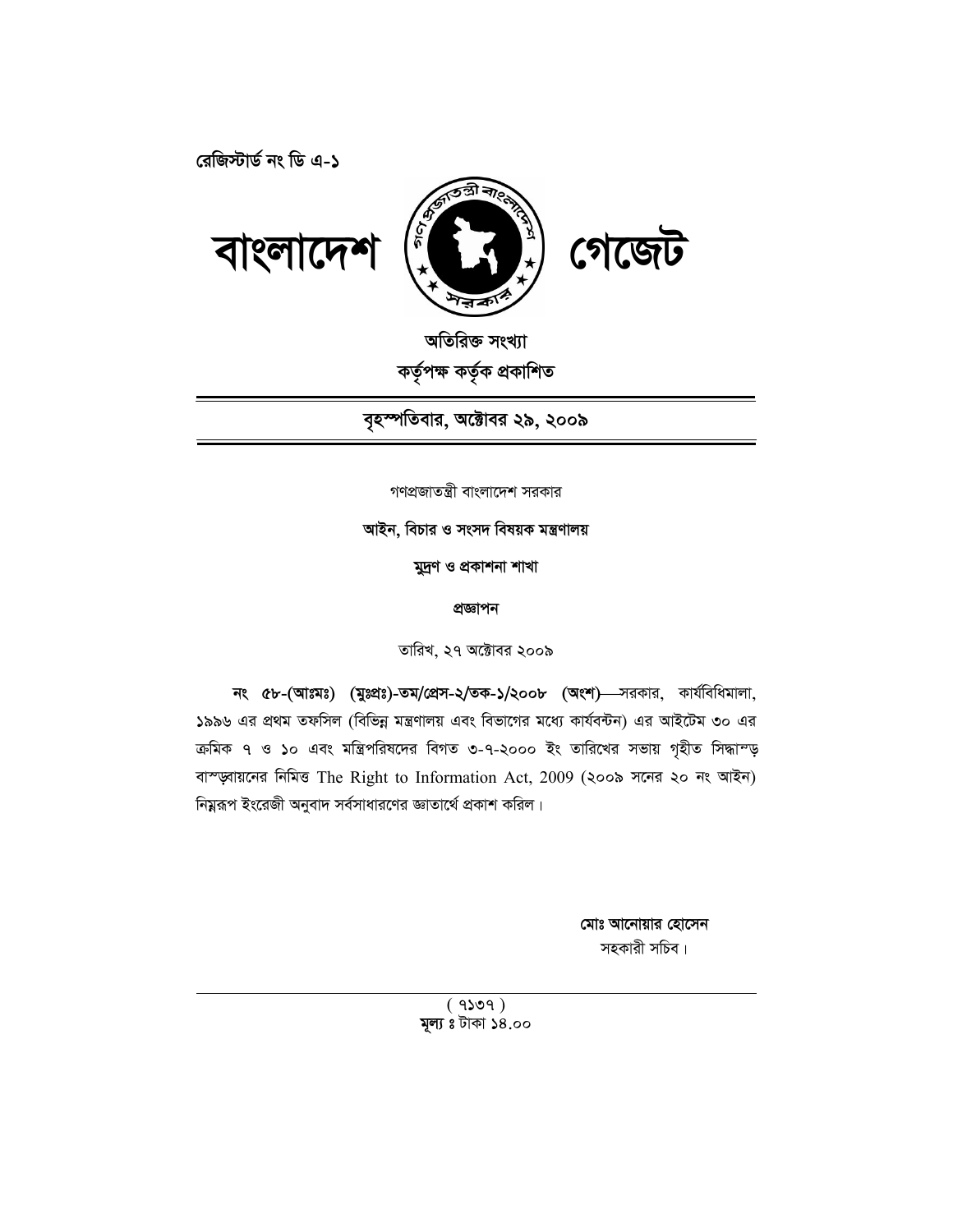# **Right to Information Act, 2009 Act. No. XX of 2009**

# **An Act**

# **to make provisions for ensuring free flow of information and people's right to information.**

Whereas freedom of thought, conscience and speech is recognized in the Constitution of the People's Republic of Bangladesh as one of the fundamental rights and right to information is an inalienable part of freedom of thought, conscience and speech; and

Whereas all powers of the Republic belong to the people, and it is necessary to ensure right to information for the empowerment of the people; and

Whereas if the right to information of the people is ensured, the transparency and accountability of all public, autonomous and statutory organisations and of other private institutions constituted or run by government or foreign financing shall increase, corruption of the same shall decrease and good governance of the same shall be established; and

Whereas it is expedient and necessary to make provisions for ensuring transparency and accountability in all public, autonomous and statutory organisations and in other private institutions constituted or run by government or foreign financing;

it is hereby enacted as follows :

# **Chapter 1**

## **Introductory**

1. **Short title and commencement.** (1) This Act may be called the Right to Information act, 2009.

(2) Of this Act

- (a) all the sections except sections 8, 24 and 25 shall be deemed to have come into force on 20 October, 2008; and
- (b) sections 8, 24 and 25 shall come into force on 1 July, 2009.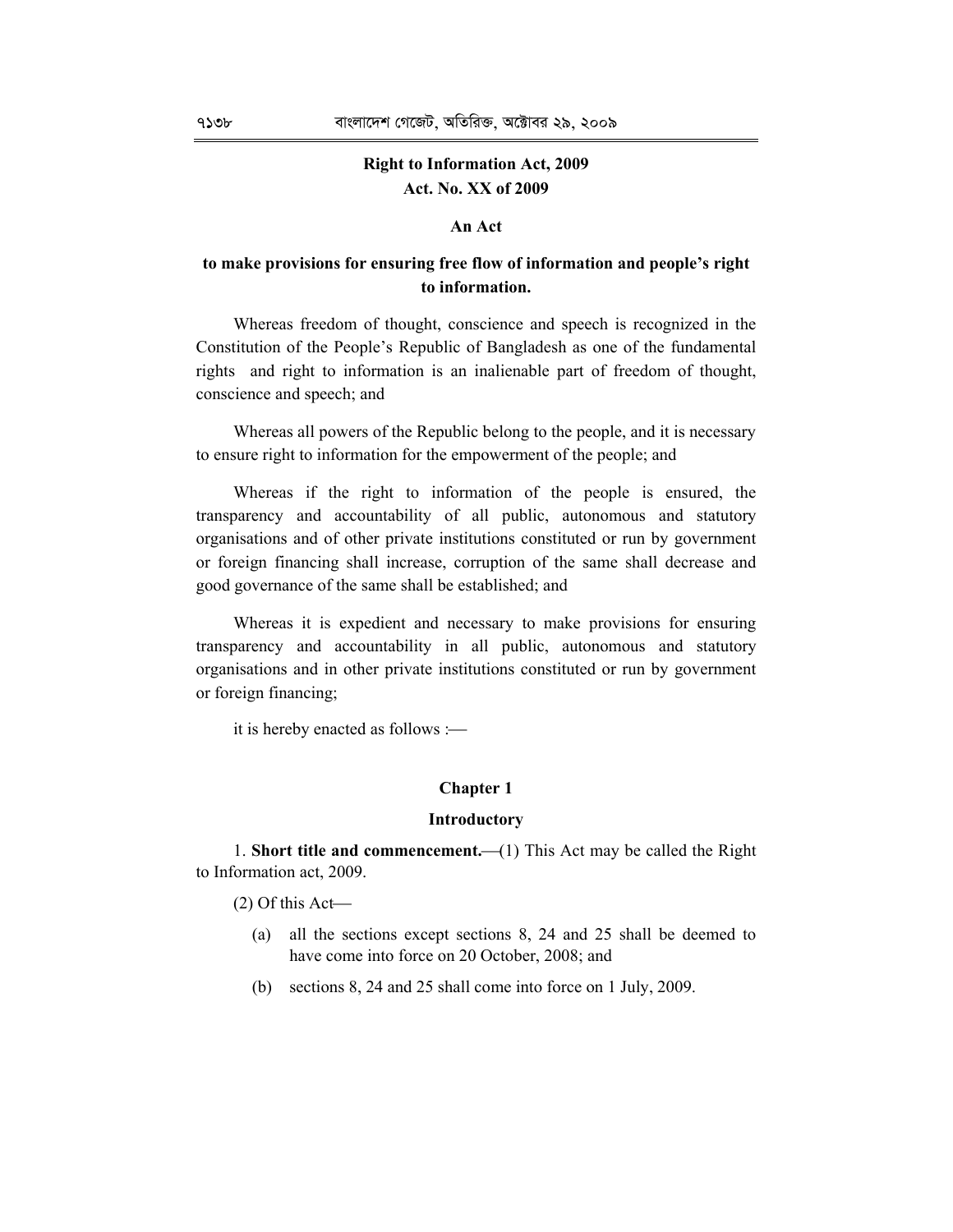2. **Definitions.**—In this Act, unless there is anything repugnant in the subject or context,

- (a) "Appellate Authority" means
	- (i) in case of and information providing unit, the administrative head of its immediate superior office; or
	- (ii) if there is no superior office of such unit, the administrative head of that unit;
- (b) "Authority" means
	- (i) any organization constituted in accordance with the Constitution of the People's Republic of Bangladesh;
	- (ii) and ministry, division or office established under the Rules of Business made under article 55(6) of the Constitution of the People's Republic of Bangladesh;
	- (iii) any statutory body or institution established by or under any Act;
	- (iv) any private organisation or institution run by government financing or with aid in grant from the government fund;
	- (v) any private organisation or institution run by foreign aid in grant;
	- (vi) any organisation or institution that undertakes public functions in accordance with any contract made on behalf of the Government or made with any public organisation or institution; or
	- (vii) any organisation or institution as may be notified in the official Gazette from time to time by the Government;
- (c) "officer" shall also include and employee;
- (d) "information providing unit" means
	- (i) head office, divisional office, regional office, district office or upazila office of any department, directorate or office attached to or under any ministry, division or office of the Government;
	- (ii) head office, divisional office, regional office, district office or upazila office of an authority;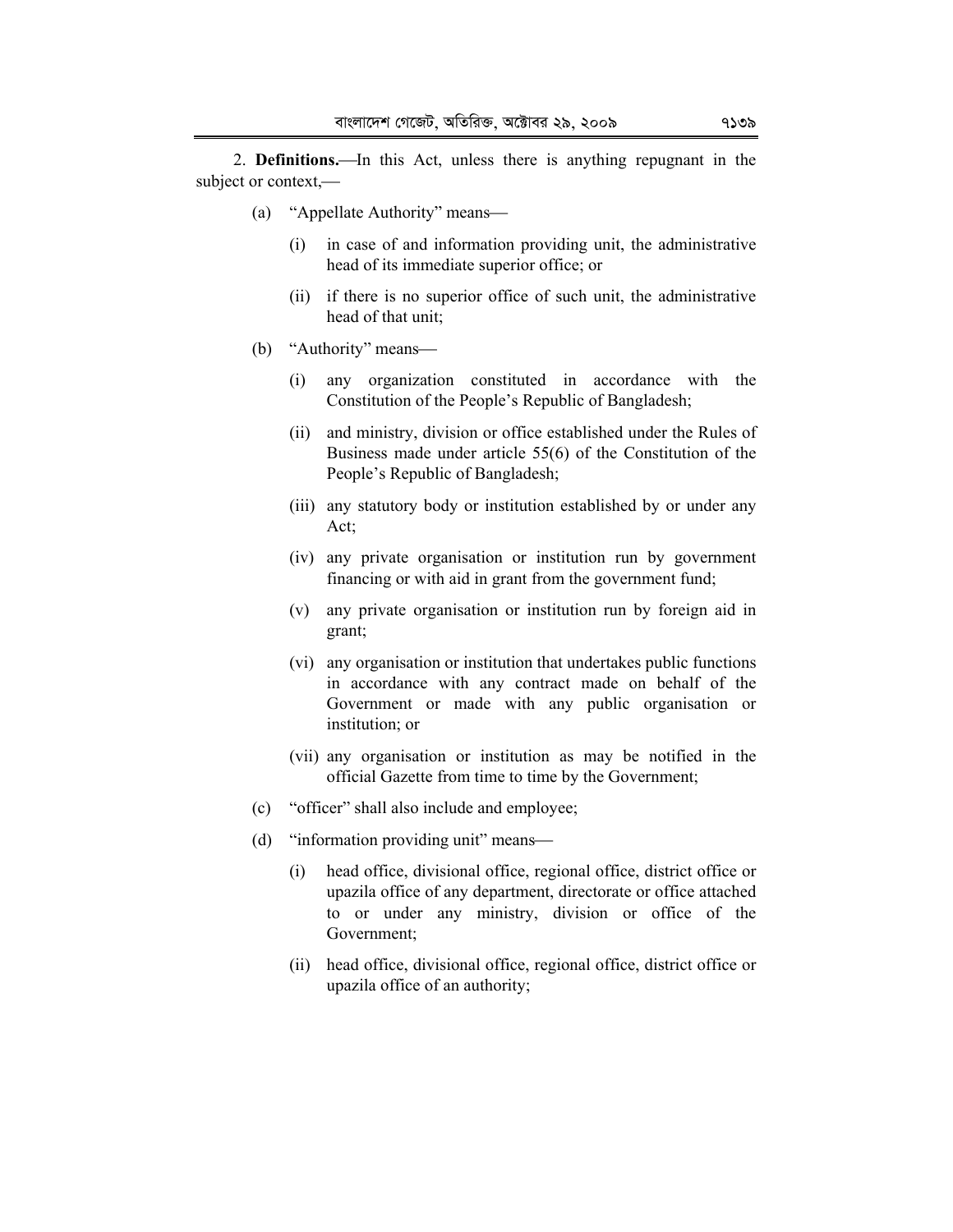- (e) "Information Commission" means the Information Commission established under section 11;
- (f) "information" includes any memo, book, design, map, contract, data, log book, order, notification, document, sample, letter, report, accounts, project proposal, photograph, audio, video, drawing, painting, film, any instrument done through electronic process, machine readable record, and any other documentary material regardless of its physical form or characteristics, and any copy thereof in relation to the constitution, structure and official activities of any authority:

Provided that it shall not include note-sheets or copies of notesheets;

- (g) "right to information" means the right to obtain information from any authority;
- (h) "Schedule" means Schedule to this Act;
- (i) "third party" means any other party associated with information, other than that applying for information or any authority providing such information;
- (j) "officer-in-charge" means any officer appointed under section 10;
- (k) "prescribed" means prescribed by rules or regulations;
- (l) "regulations" means regulations made under section 34;
- (m) "Selection Committee" means the selection committee constituted under section 14;
- (n) "rules" means rules made under section 33.
- **3. Act to override**.—Of any existing law—
	- (a) the provisions of providing information shall not be affected by the provisions of this Act; and
	- (b) the provisions of creating inpediment in providing information shall be superseded by the provisions of this Act if they become conflicting with the provisions of this Act.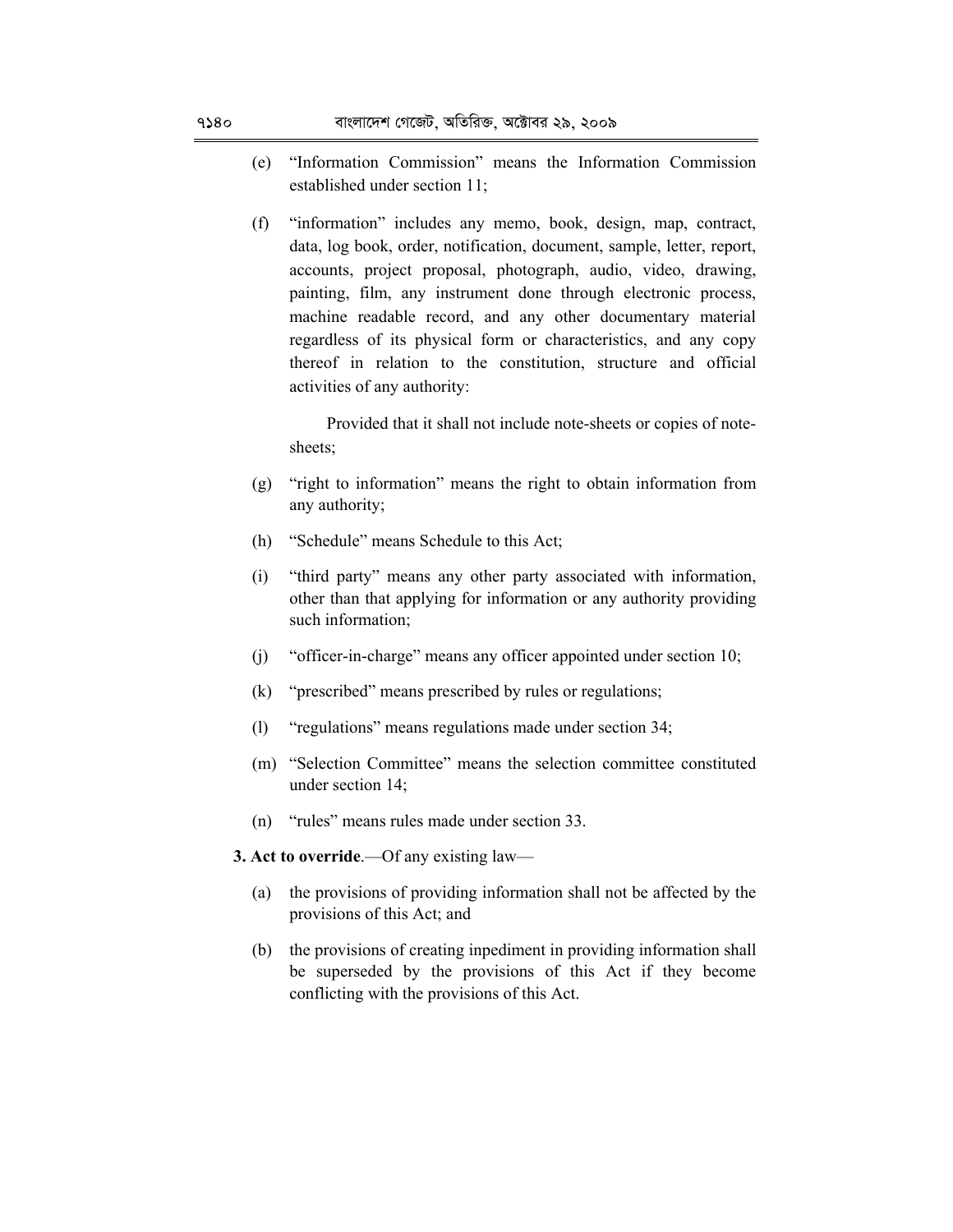# **Chapter 2**

## **Right to, Preservation of, Publication of and Access to Information**

**4. Right to information.**—Subject to the provisions of this Act, every citizen shall have the right to information from the authority, and the authority shall, on demand from a citizen, be bound to provide him with the information.

**5. Preservation of information.**—(1) In order to ensure right to information under this Act, every authority shall prepare catalogue and index of all information and preserve it in an appropriate manner.

(2) Every authority shall, within a reasonable time-limit, preserve in computer all such information as it thinks fit for preservation in computer, and shall connect them through a country-wide network to facilitate access to information.

(3) The Information Commission shall, by regulations, frame instructions to be followed by every authority for the preservation and management of information and all authority shall follow the instructions.

**6. Publication of information.**—(1) Every authority shall publish and publicise all information pertaining to any decision taken, proceeding or activity executed or proposed by indexing them in such a manner as may easily be accessible to the citizens.

(2) In publishing and publicising information under sub-section (1), no authority shall conceal any information or limit its easy access.

(3) Every authority shall publish a report every year which shall contain the following information, namely:-

- (a) particulars of its organisational structure, activities, responsibility of the officers and employees, or description and process of decision making;
- (b) lists of all laws, Acts, Ordinance, rules, regulations, notifications, directives, manuals, etc. of the authority including the classification of all information lying with the authority;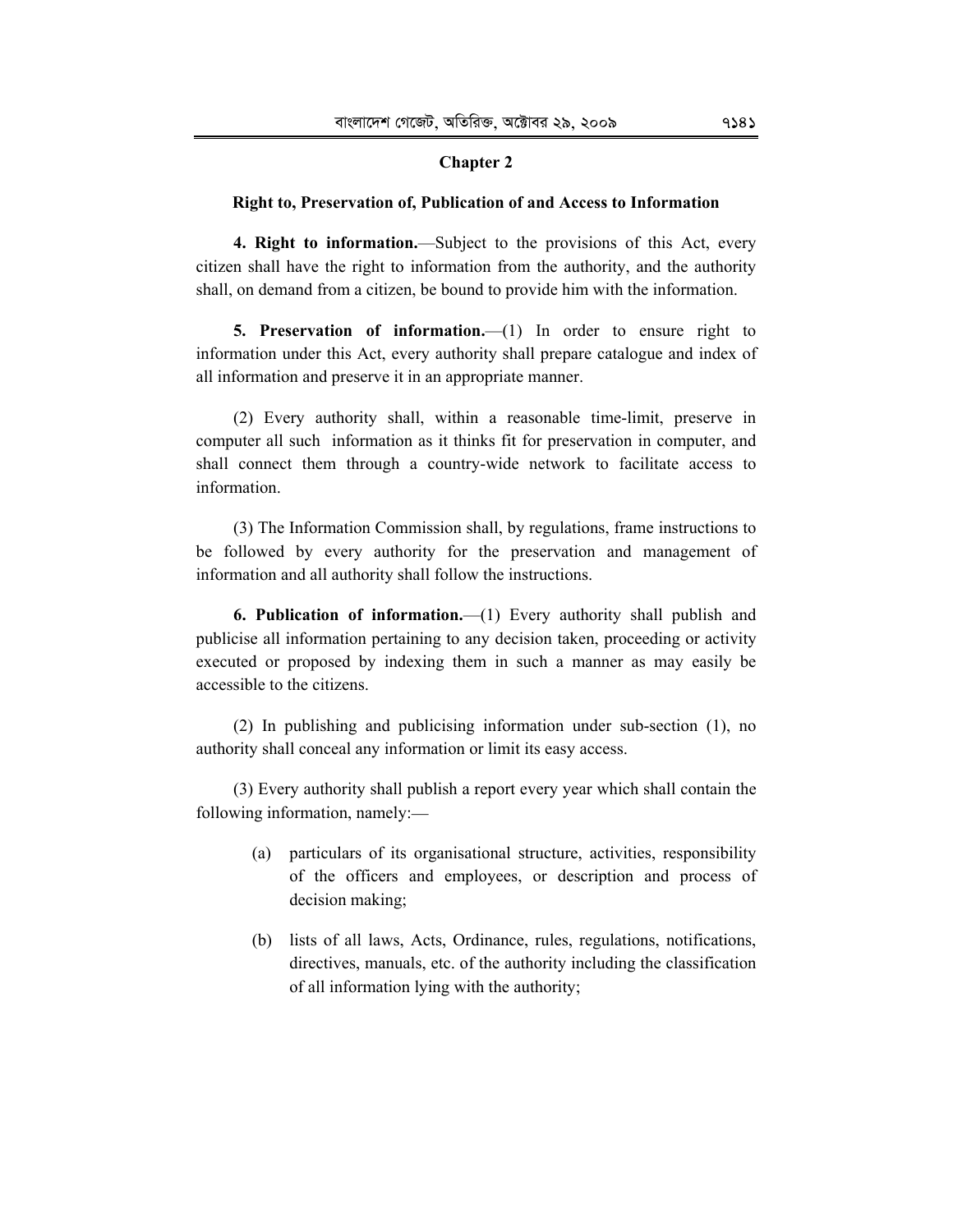- (c) description of the terms and conditions under which a citizen may get services from the authorities in obtaining any license, permit, grant, consent, approval or other benefits and of such conditions that require the authority to make transactions or enter into agreements with him;
- (d) particulars of the facilities ensuring right to information of the citizens, and the full name, designation, address, and, in cases where applicable, fax number and e-mail address of the assigned officer.

(4) If the authority frames any policy or takes any important decision, it shall publish all such policies and decisions and shall, if necessary, explain the reasons and causes in support of such policies and decisions.

(5) The report prepared by authority under this section shall be made available free of charge for public information and its copies shall be stocked for sale at nominal price.

(6) All the publications made by the authority shall be made available to the public at reasonable price.

(7) The authority shall publish and publicise the matters of public interest through press note or through any other means.

(8) The Information Commission shall, by regulations, frame instructions to be followed by the authority for publishing, publicising and obtaining information and all the authority shall follow them.

7. **Publication of or providing with certain types of information not mandatory.**—Notwithstanding anything contained in any other provisions of this Act, no authority shall be bound to provide with the following information, namely-

- (a) any such information that may, if disclosed, cause a threat to the security, integrity and sovereignty of Bangladesh;
- (b) any such information relating to any aspect of foreign policy that may affect the existing relationship with any foreign country or international organisation or any regional alliance or organization;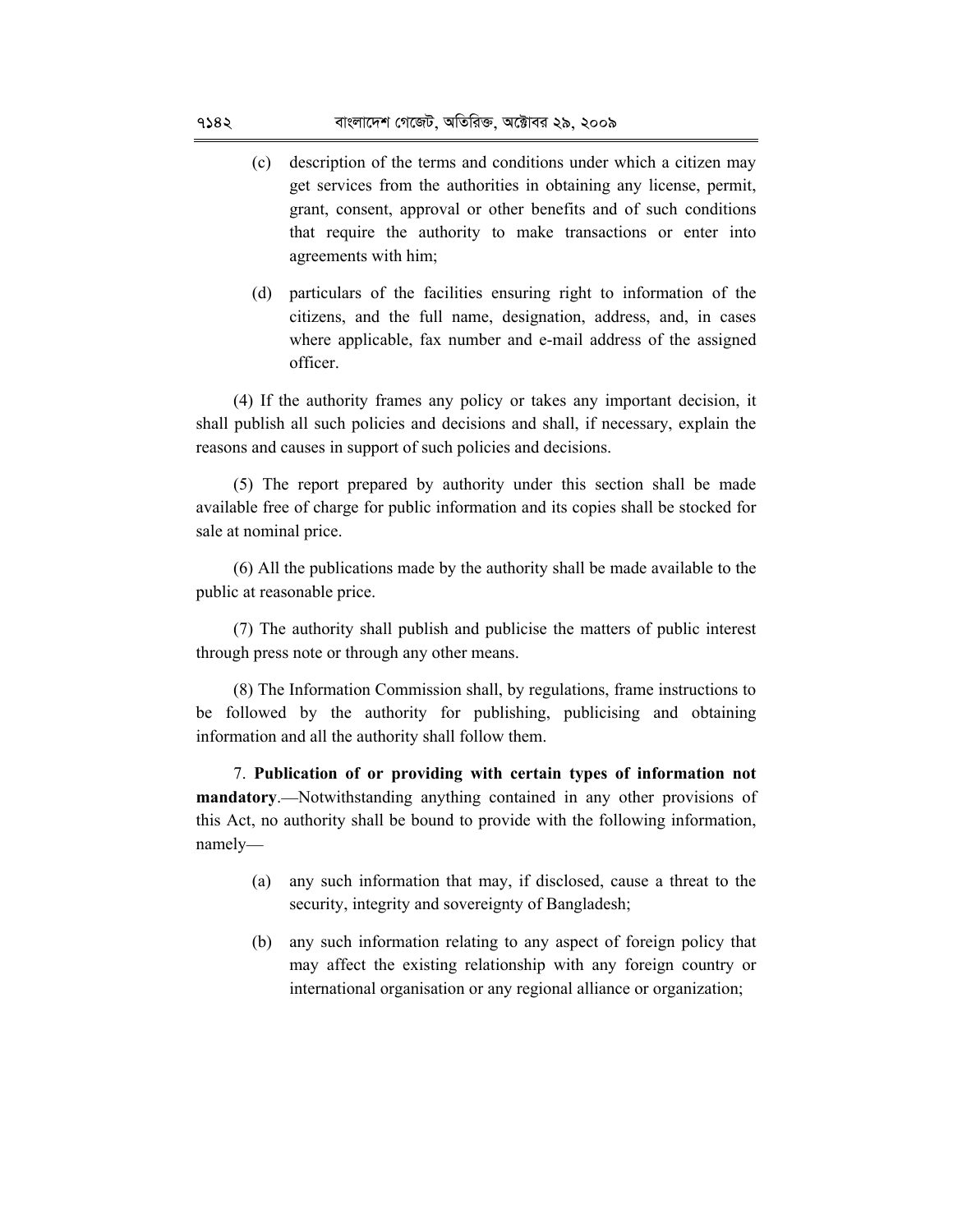- (c) any secret information received from a foreign government;
- (d) any information relating to inherent secrets of commercial or business nature, copyright or intellectual property right that may, if published, affect the intellectual property right of a third party.
- (e) any of the following information that may, if disclosed, be gainful or damaging to any particular individual or organization, namely :-
	- (i) any advance information about income tax, customs, VAT and law relating to excise duty, budget or change in the tax rate;
	- (ii) any advance information about changes relating to exchange rate and interest rate;
	- (iii) any advance information about the management and supervision of the financial institutions including banks;
- (f) any such information that may, if disclosed, obstruct the enforcement of law or incite any offence;
- (g) any such information that may, if disclosed, endanger the security of public or impede the due judicial process of a pending case;
- (h) any such information that may, if disclosed, offend the privacy of the personal life of an individual;
- (i) any such information that may, if disclosed, endanger the life or physical safety of any person;
- (j) any such information given in confidence to any law enforcement agency by a person;
- (k) any matter pending before any court of law and which has been expressly forbidden to be published by any court of law or tribunal or the disclosure of which may constitute contempt of court;
- (l) any such information that may, if disclosed, impede the process of investigation;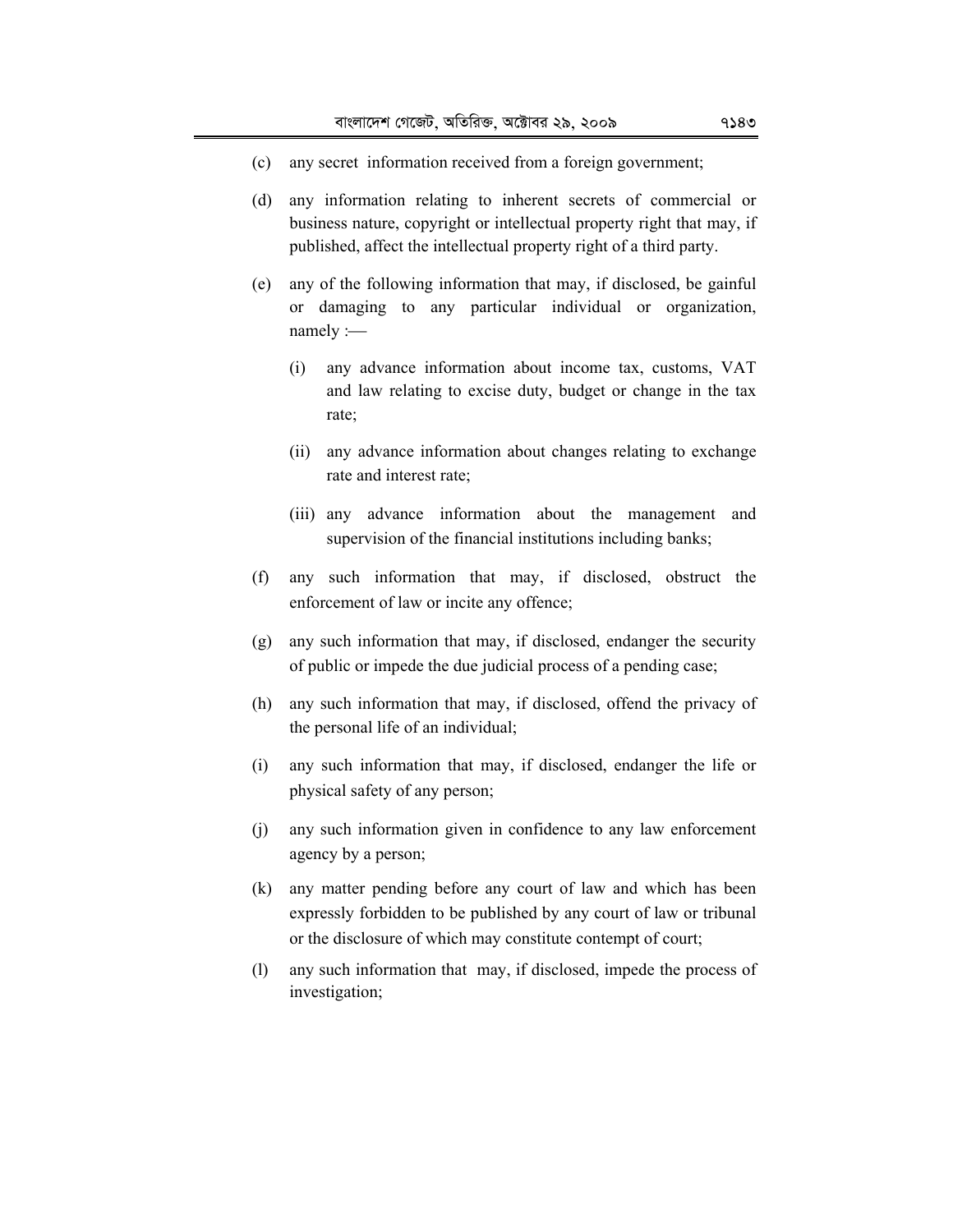- (m) any such information that may, if disclosed, affect any investigation process of offence and the arrest and prosecution of offender;
- (n) any such information which is, according to law, liable to be published only for a certain period of time;
- (o) any such information that is generated through technical or scientific experiment, and is expedient to keep secret for strategic or commercial reasons;
- (p) any such information pertaining to a purchase process before it is complete or a decision has been taken about it;
- (q) any such information that may be prejudicial to the special rights of the House of the Nation;
- (r) any secret information of a person which is protected by law;
- (s) any advance, information relating to question papers of an examination or marks given;
- (t) any document including summaries to be placed before the Cabinet or, as the case may be, before the Council of Advisers and information relating to discussions and decisions of such meetings :

Provided that after taking any decision by the Cabinet or, as the case may be, by the Council of Advisors, the reasons of taking such decisions and the basis upon which the decisions are taken may be disclosed :

Provided further that the concern authority shall take prior approval from Information Commission for withholding information under this section;

8. **Request for Information.** (1) Under this Act a person may apply to the officer-in-charge requesting for information either in writing or through electronic means or through e-mail.

(2) The request made under sub-section (1) shall include the following information, namely :

(i) name, address of the person making request, in applicable cases, his fax number and email address;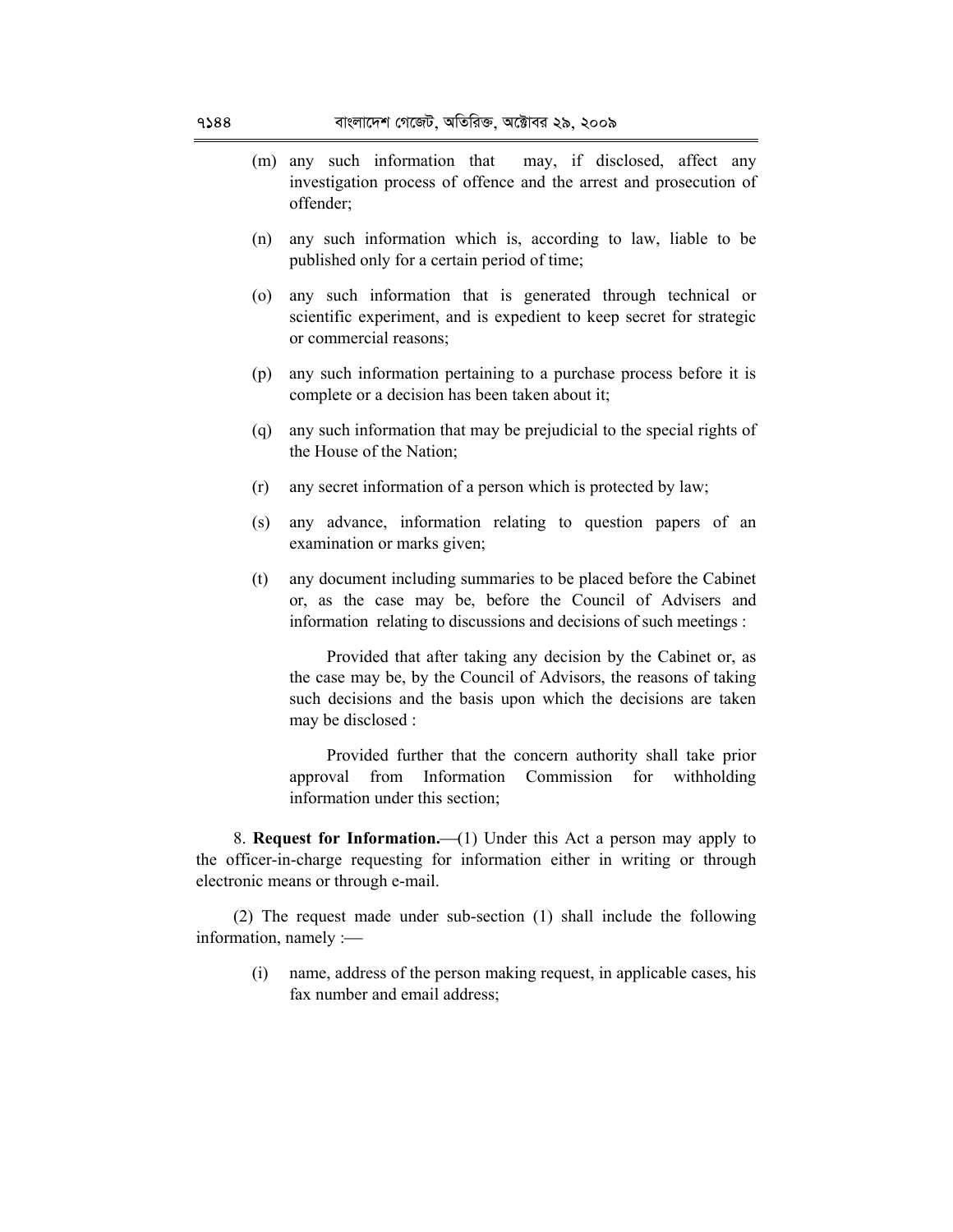- (ii) correct and clear description of the information sought for;
- (iii) other related information so that the location of the information sought for may be easily found out;
- (iv) description of the modes how he wants to have the information, that is making inspection, having copy, taking note or any other approved method.

(3) The request for information under this section shall be made in a form printed by the authority, or as the case may be, in prescribed format :

Provided that if the form is not printed or is not easily available or if the format has not yet been prescribed, request may be made for information by inserting information mentioned in sub-section (2) on a piece of white paper, or in electronic form or through e-mail.

(4) In the case of obtaining information under sub-section (1), the person making the request shall pay reasonable fees as may be prescribed by the officerin-charge for such information.

(5) The Government may, in consultation with the Information Commission, fix the fees for having any information by notification in the official Gazette, and, if necessary, may fix the price of information, or as the case may be, may exempt an individual or a class of individuals or any other class from paying such price.

(6) Every authority shall prepare and publicise a list of information to be supplied free of cost upon an instruction of the Information Commission.

9. **Procedure for providing information.** (1) The designated officer shall, on receipt of a request under sub-section (1) of section 8, provide the information to the applicant within 20 (twenty) working days from the date of receiving the request.

(2) Notwithstanding anything contained in sub-section (1), if more than one unit or authority are involved with the information sought for, such information may be provided within 30 (thirty) working days.

(3) Despite anything contained in sub-section (1) and (2), if the officer-incharge, due to any reason, fails to provide the information sought for, he shall inform the applicant the reasons thereof in writing within 10 (ten) working days.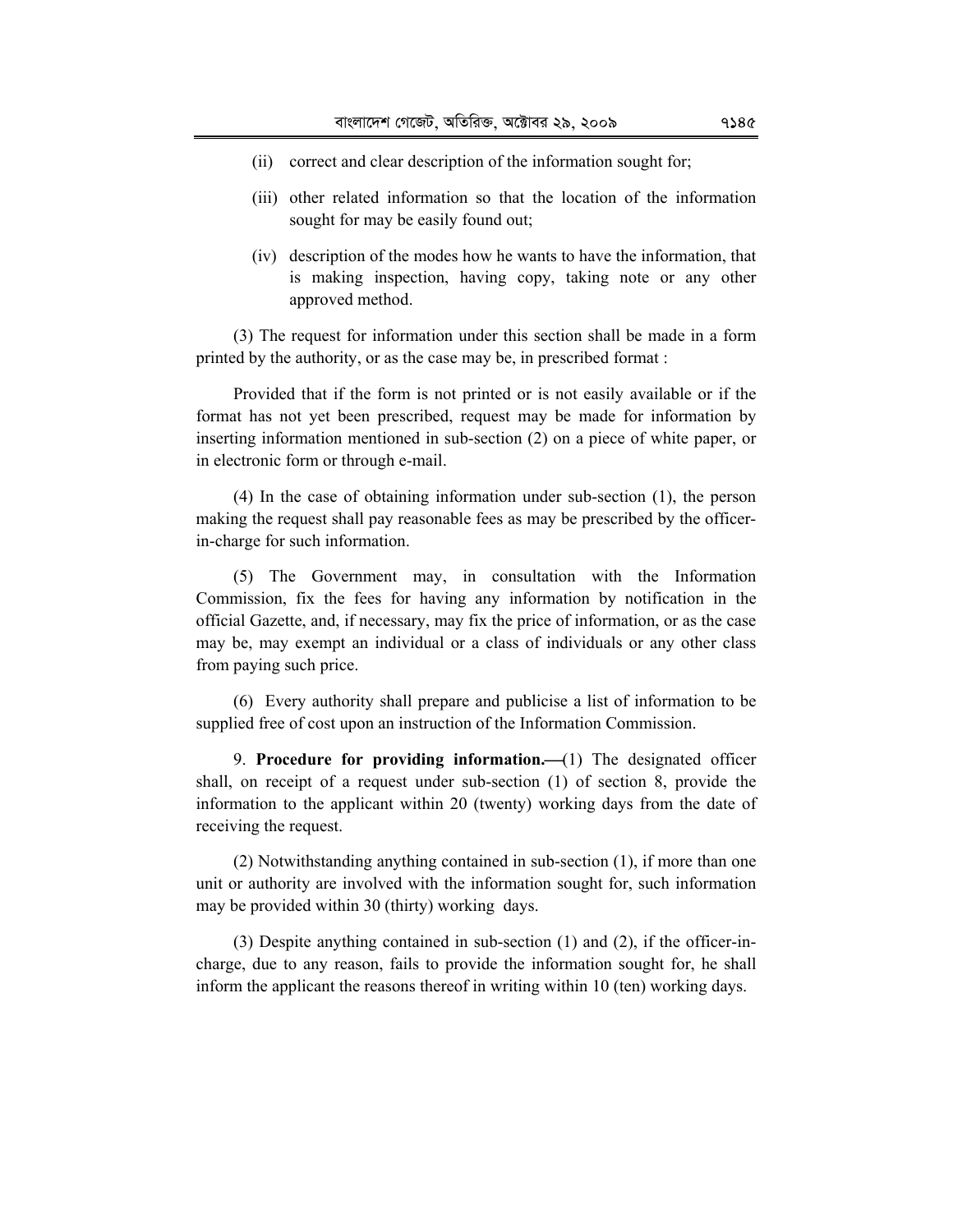(4) Notwithstanding anything contained in sub-section (1) and (2), if a request made under sub-section (1) of section 8 is relating to the life and death, arrest and release from jail of any person, the officer-in-charge shall provide preliminary information thereof within 24 (twenty-four) hours.

(5) Where the officer-in-charge fails to provide information within the timeframe as mentioned in sub-section (1), (2) or (4), it shall be presumed that the request for information has been rejected.

(6) When any information sought for is available with the officer-in-charge, he shall determine a reasonable price of that information and shall request the applicant to pay the price within 5(five) working days.

(7) For determining the price under sub-section (6), the price shall not exceed the actual expense of providing information such as cost of printing electronic format or photocopying or print-out.

(8) Where an officer-in-charge thinks that the request made for information under sub-section (1) of section 8 is appropriate, and such information has been supplied by a third party or a third party's interest is involved in it and the third party has considered it as secret information, the officer-in-charge shall cause a notice to be served upon the third party within 5(five) working days for written or oral opinion, and if the third party gives any opinion in response to such notice, the officer-in-charge shall take into consideration such opinion and make a decision in respect of providing information to the applicant.

(9) Notwithstanding anything contained in section 7, no request for information may be totally rejected on the ground that it is associated with information that is not mandatory for publication, and the portion of the requested information which in not mandatory for publication and is reasonably separable form the portion shall be provided to the applicant.

(10) Where access to the record or a part thereof is required to be provided to a perceptual handicapped, the officer-in-charge shall provide assistance to him to enable him to access such information and such assistance shall deem to include any assistance which is required for such inspection.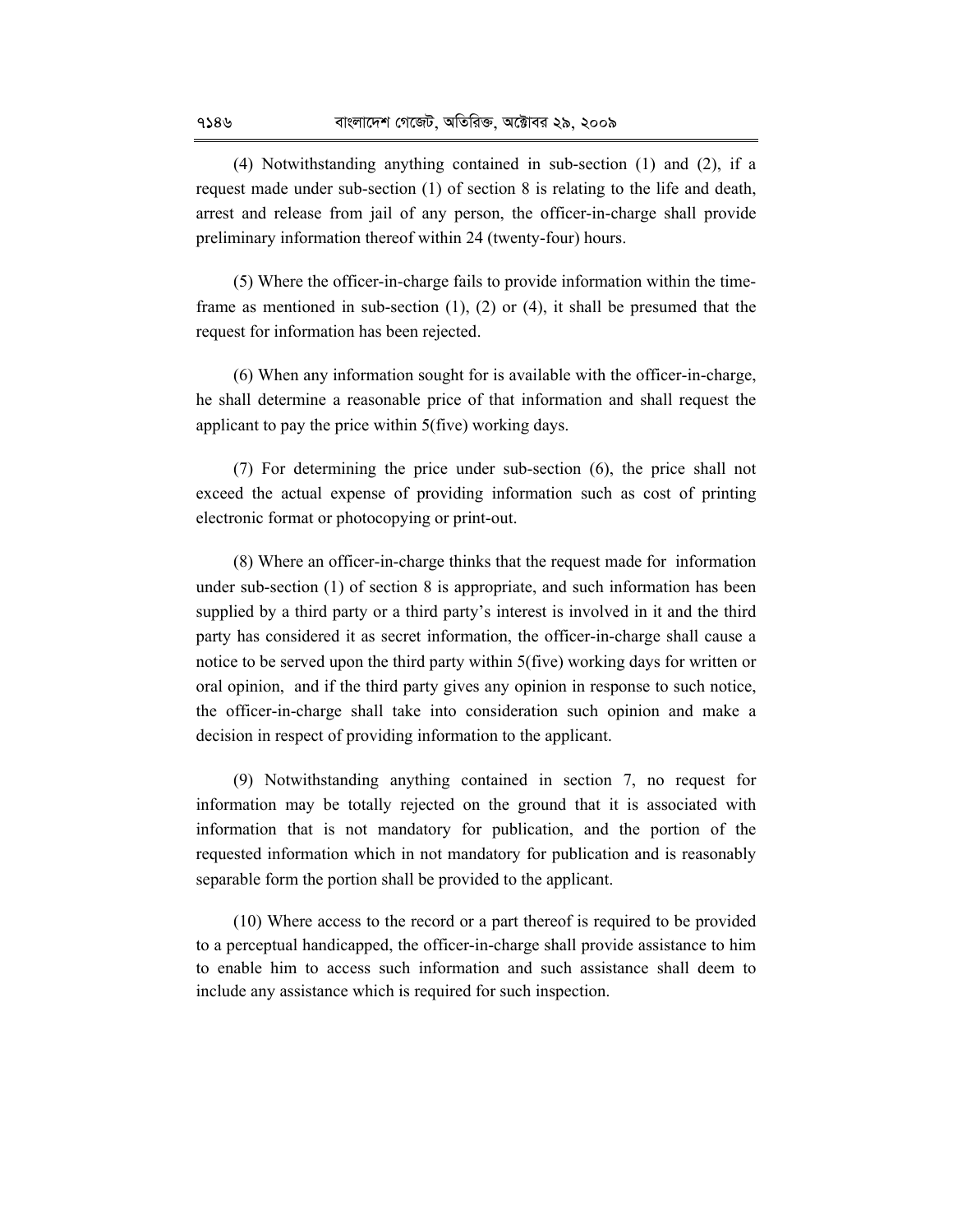### **Chapter 3**

#### **Designated Officer**

10. **Designated Officer.** (1) Within 60 (sixty) days after commencement of this Act, all authorities existing prior to such commencement shall appoint a designated officer for each of the units for providing information according to the provisions of this Act.

(2) Any authority established after the commencement of this Act shall, within 60 (sixty) days after such establishment, appoint a designated officer for each of the units for providing information according to the provisions of this Act.

(3) If any authority establish any office after the commencement of this Act, it shall, within 60(sixty) days of such establishment, appoint a designated officer for each of the units for providing information according to the provisions of this Act.

(4) All authorities shall inform the information Commission the names, designation, address and, in case where applicable, fax number and e-mail addresses of the designated officers appointed under sub-section (1), (2) and (3) within 15(fifteen) working days from the date of such appointment.

(5) A designated officer discharging his duty under this Act may seek assistance from any other officer and the officer whose assistance is sought shall be bound to extend necessary help to the officer-in-charge.

(6) If a designted officer seeks support from other officer under sub-section (5) and any provision of this Act is contravened due to failure of giving such assistance, then such other officer shall also be deemed to be the officer-incharge for determining the liability under this Act.

#### **Chapter 4**

## **Establishment of Information Commission, etc.**

11. **Establishment of Information Commission.**(1) After the commencement of this Act, a commission to be known as the Information commission shall be established for carrying out the purposes of this Act and in accordance with its provisions.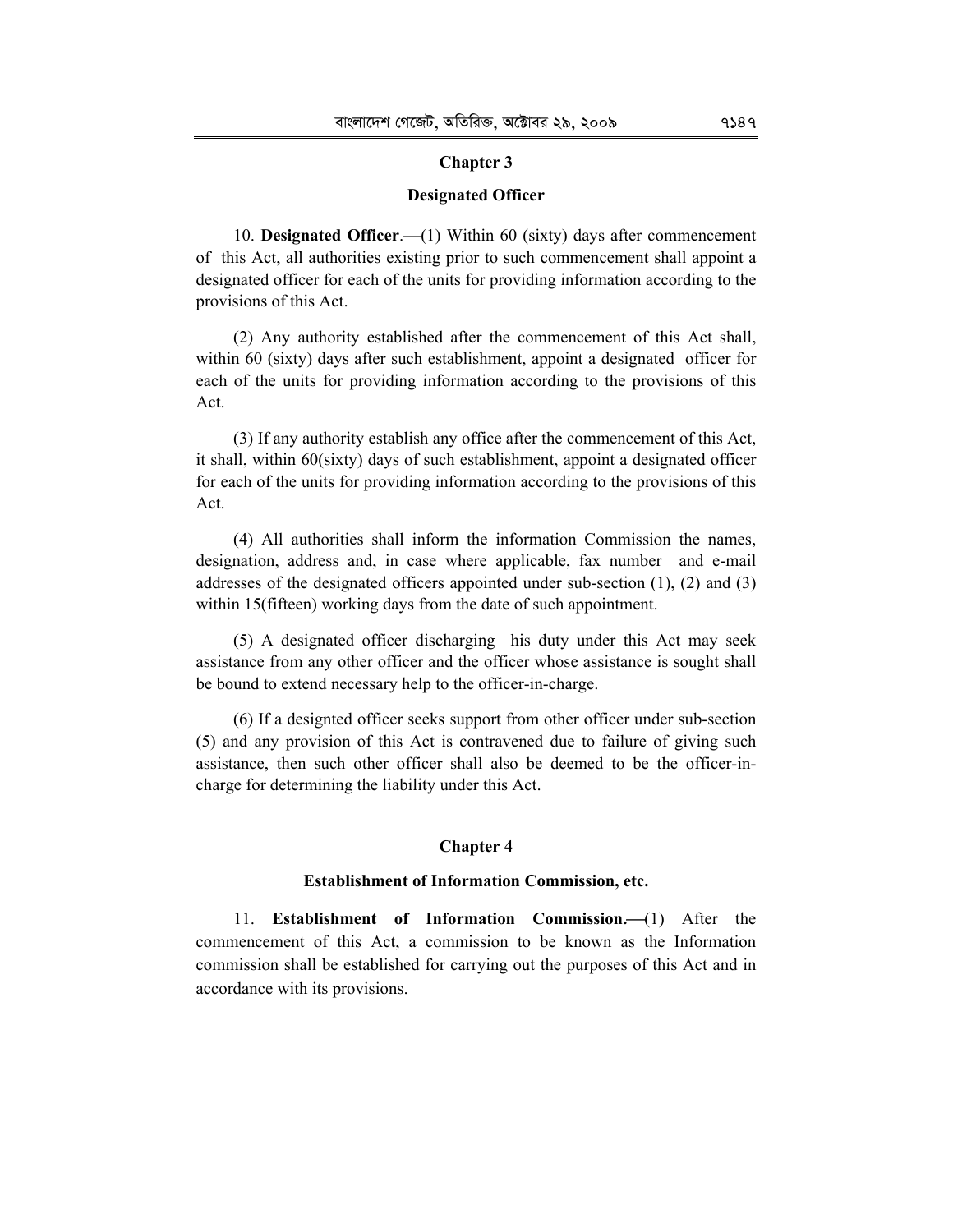(2) The Information Commission shall be an independent body corporate having perpetual succession and a common seal with power, subject to the provisions of this Act, to acquire, hold and dispose of property, both movable and immovable, and shall by its own name sue and be sued.

(3) The head office of the Information Commission shall be at Dhaka and the Commission may, if necessary, establish branch offices anywhere in Bangladesh.

12. **Constitution of the Commission.** (1) The Commission shall consist of the Chief Information Commissioner and 2(two) other Commissioners, at least 1 (one) of whom shall be a woman.

(2) The Chief Information Commissioner shall be the Chief Executive of the Commission.

(3) No act or proceeding of the Commission shall be invalid merely on the ground of existence of any vacancy in, or any defect in the Constitution of the Information Commission and no question shall be raised in this regard.

13. **Powers and functions of the Information Commission.** (1) If any person files a complaint regarding any one of the following reasons, the Information Commission shall, subject to the provision of this Act, receive, inquire into and dispose of such complaint, namely:

- (a) non-appointment of an officer-in-charge by any authority, or its refusal to accept a request for information ;
- (b) refusal of any request for information;
- (c) a request for information has been left unattended of no information received within the time-limit specified under this Act;
- (d) if the applicant is asked for a fee or compelled to pay an amount of fee which he considers to be unreasonable;
- (e) if the applicant is provided with incomplete information or such information that appears to be misleading or false; and
- (f) any other matter relating to requesting or obtaining information under this Act.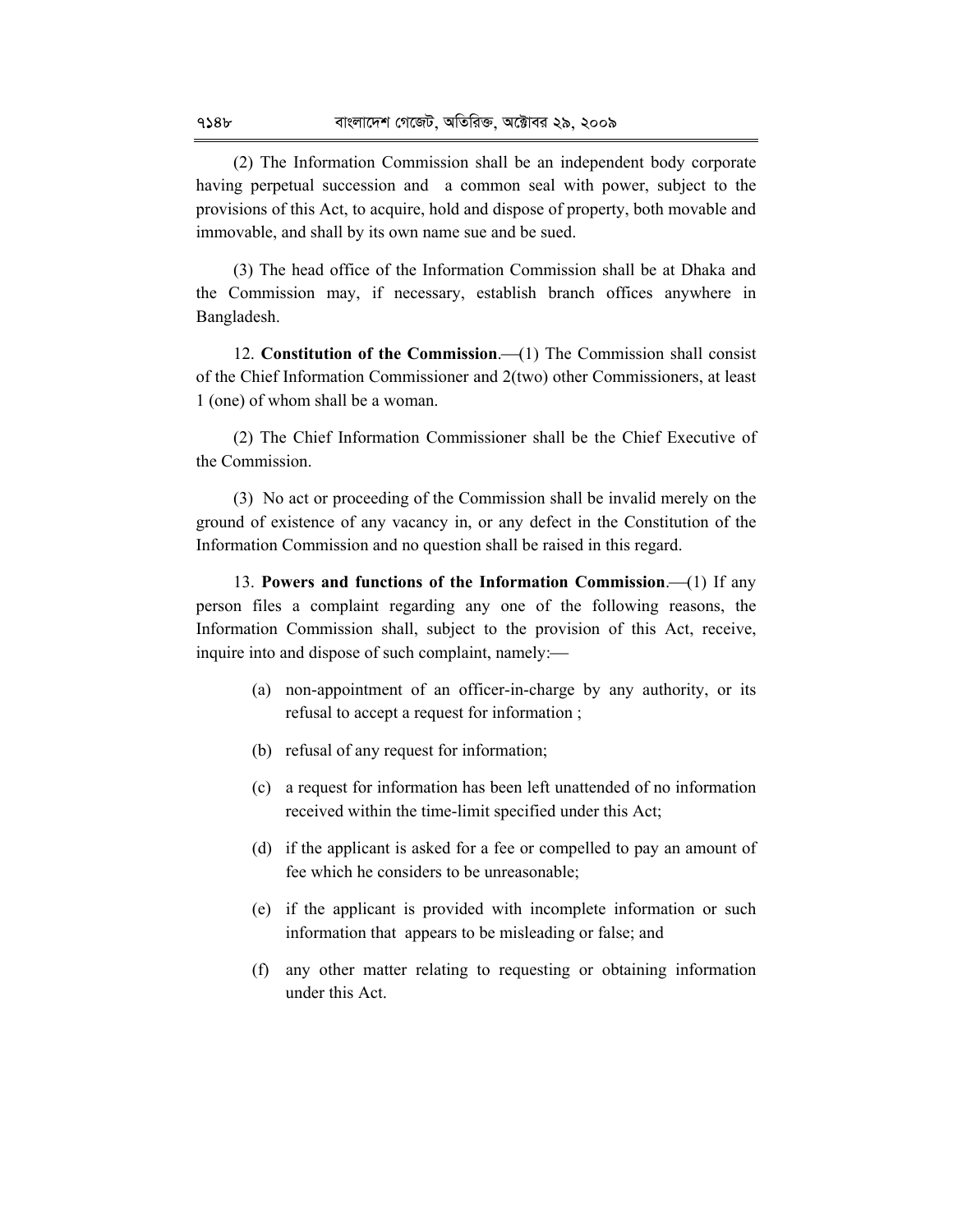(2) The Information Commission may, on its own accord or upon a complaint, conduct an inquiry regarding the complaint raised under this Act.

(3) The Information Commission, or as the case may be, the Chief Information Commissioner or Information Commissioners, may exercise such powers as a civil court may exercise under the Code of Civil Procedure, 1908 (Act V of 1908) in respect of the following matters, namely  $:=$ 

- (a) to issue summons to enforce the attendance of persons and compel them to give oral or written evidence on oath and to produce the documents or other things;
- (b) to examine and inspect information;
- (c) to receive evidence on affidavit;
- (d) to bring in any information from any office;
- (e) to issue summons for witnesses or documents; and
- (f) any other matter prescribed by rules for carrying out the purposes of this Act.

(4) Notwithstanding anything contained contrary in any other law, while inquiring after a complaint under this Act, the Information Commission or, as the case may be, the Chief Information Commissioner or the Information Commissioners may examine on spot any information relating to the complaint kept in the custody of any authority.

(5) The Functions of the Information Commission shall be as follows namely :-

- (a) to issue directives for the preservation, management, publication, publicity of and access to information by authority;
- (b) to prescribe the procedure for applying for information from the authority and, as the case may be, to fix appropriate price of information;
- (c) to formulate guidelines and directives as to the preservation and implementation of the right to information of the citizens;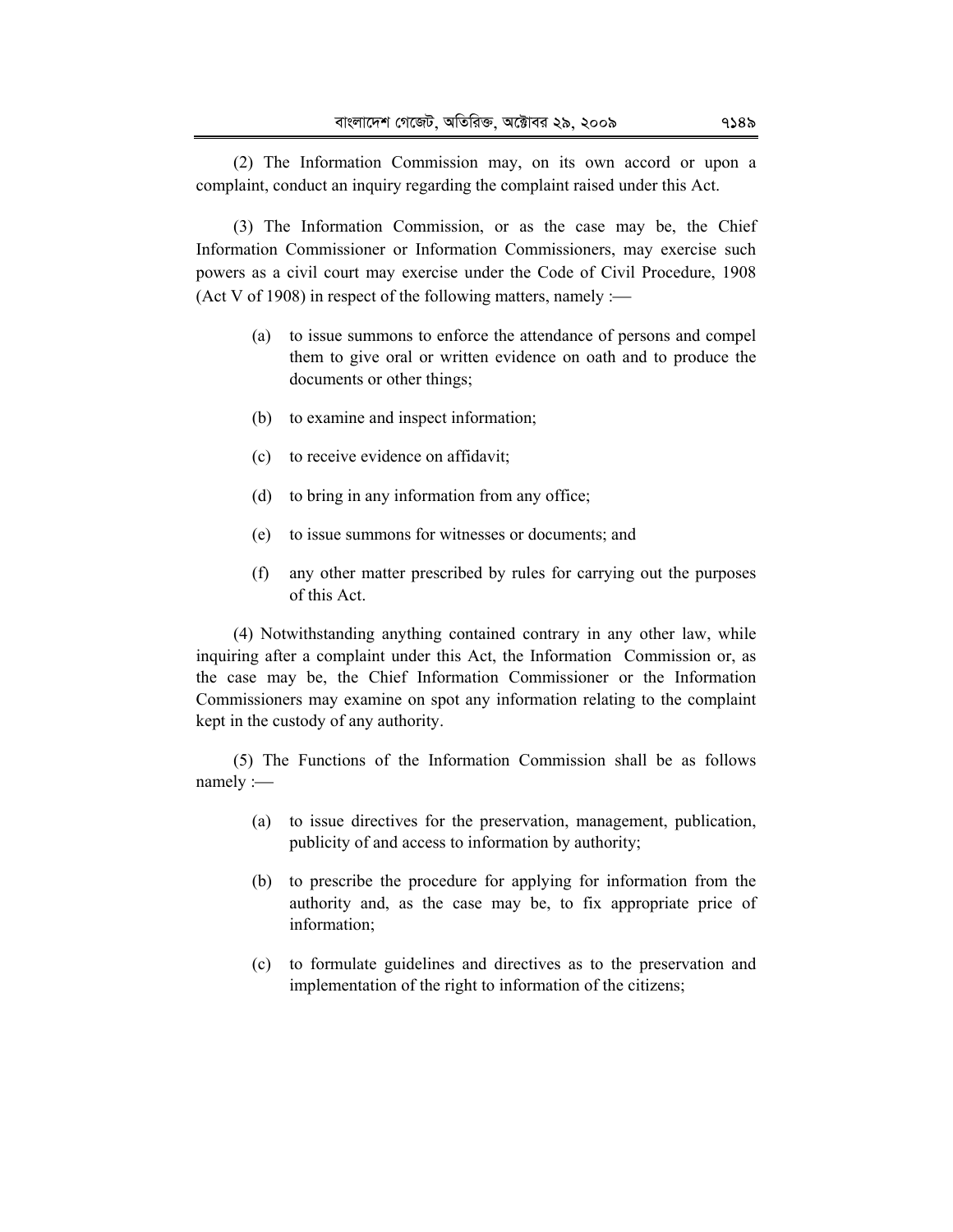- (d) to consider the provisions recognized under the Constitution of the People's Republic of Bangladesh or any other law for the time being in force in order to preserve the right to information and recommend to the Government for their effective implementation by indicating the impediments;
- (e) to identify the impediments against the preservation and implementation of right to information of the citizens and recommend to the Government for appropriate solution;
- (f) to conduct research on the agreements relating to the right to information and other international instruments and to recommend to the Government for their implementation;
- (g) to examine the similarities of the prevailing law relating to the maintenance and implementation of the right to information of the citizens and to make necessary recommendation to the Government or, as the case may be, to the appropriate authority in order to ensure their harmonization with the international instruments;
- (h) to advise the Government to ratify or sign any international instrument on right to information;
- (i) to conduct research on preservation and implementation of the right to information and to assist the educational and professional institution for conducting such research;
- (j) to publicize the issues relating to the preservation and implementation of the right to information among different classes of citizens of the society and to increase their awareness about the right to information by publishing, disseminating or any other means;
- (k) to advise and provide assistance to the Government in order to make necessary laws and administrative directives for preservation and implementation of right to information;
- (l) to advise and provide assistance to the organizations or institutions working for the preservation and implementation of the right to information and to citizens in general;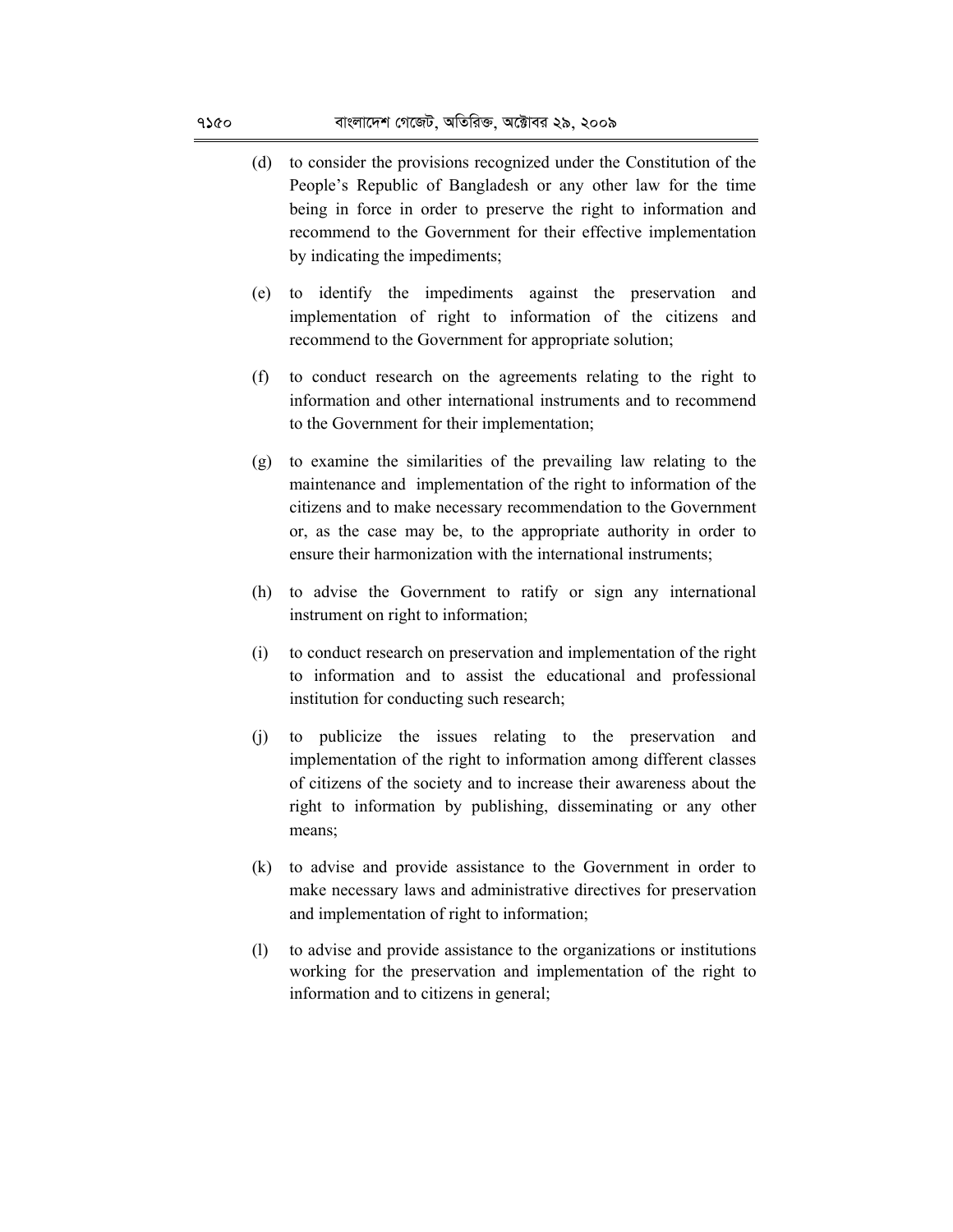- (m) to increase public awareness on right to information by conducting research, seminars, symposiums, workshops and similar other measures and disseminate the result obtained from the research;
- (n) to give the authority technical and other assistance with a view to ensuring right to information;
- (o) to establish a web portal for Bangladesh to ensure right to information;
- (p) to oversee the actions taken under any other law relating to the preservation and implementation of the right to information;

14. **Selection Committee.** (1) A selection committee shall consist of the following 5 (five) members with a view to providing recommendation for the appointment of the Chief Information Commissioner and Information Commissioners, namely :

- (a) a judge of the Appellate Division, nominated by the Chief Justice, who shall also be its Chairman;
- (b) the Cabinet Secretary of the Government of the People's Republic of Bangladesh;
- (c) one member from the ruling party and one from the opposition, nominated by the Speaker while the Parliament is in session;
- (d) one representative nominated by the Government from among the persons involved in the profession of journalism holding a post equivalent to the editor or a prominent member of the society related to mass communication.

(2) The Ministry of Information shall provide necessary secretarial assistance to constitute the selection committee under sub-section (1) and to carry out the functions of such selection committee.

(3) The presence of at least 3 (three) members shall constitute the quorum of the selection committee.

(4) In order to appoint the Chief Information Commissioner and the Information Commissioners, the selection committee shall, on the basis of the decision of the majority members present at the meeting, recommend 2 (two) names against each vacant post.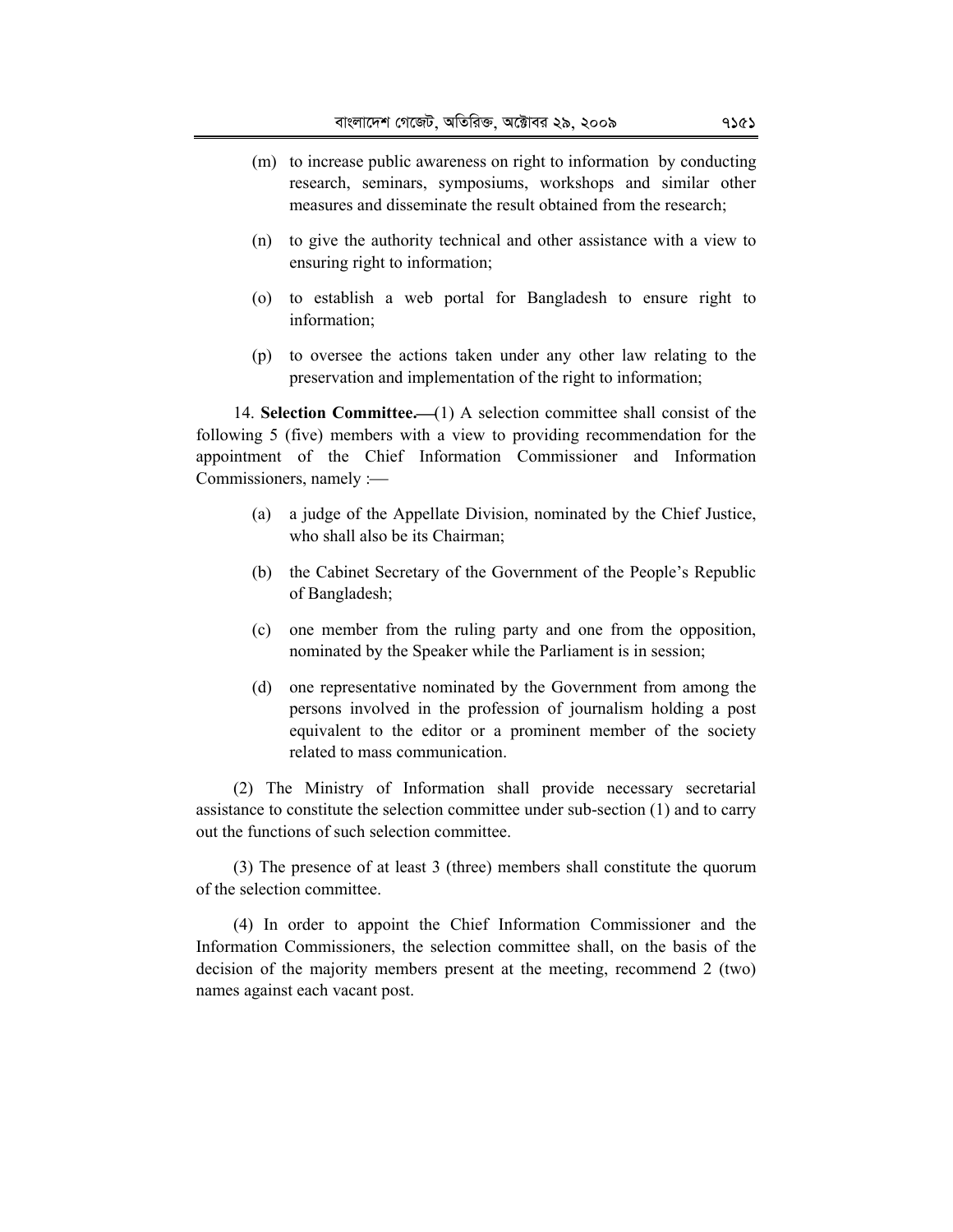(5) In the event of equality of votes in the selection committee, the Chairman shall have right to a second or a casting vote.

(6) The selection committee shall prescribe the procedure of its meetings.

(7) No act or proceeding of the selection committee shall be invalid merely on the ground of existence of any vacancy in or any defect in the constitution of the committee and no question shall be raised in this regard.

15. **Appointment, tenure, resignation etc. of the Chief Information Commissioner and other Commissioners.** (1) The President shall, on the recommendation of the selection committee, appoint the Chief Information Commissioner and other Information Commissioners.

(2) The Chief Information Commissioner or other Information Commissioners shall not be eligible to be appointed or hold office after he has attained the age of 67 (sixty-seven) years.

(3) The Chief Information Commissioner and other Information Commissioners shall hold office for a term of 5 (five) years from the date of appointment or till he attains the age of 67 (sixty-seven) years, whichever is earlier.

(4) The Chief Information Commissioner or other Information Commissioners shall not be eligible for reappointment for the same post, but an Information Commissioner shall not be ineligible for appointment to the post of Chief Information Commissioner.

(5) Subject to the provisions of this section, the Chief Information Commissioner and the Information Commissioners Shall be appointed from amongst the persons with broad knowledge and experience in law, Justice, Journalism, education, science, technology, information, social service, management, or public administration.

(6) The Chief Information Commissioner or an Information Commissioners may, at any time, resign from his office by writing under his hand addressed to the President.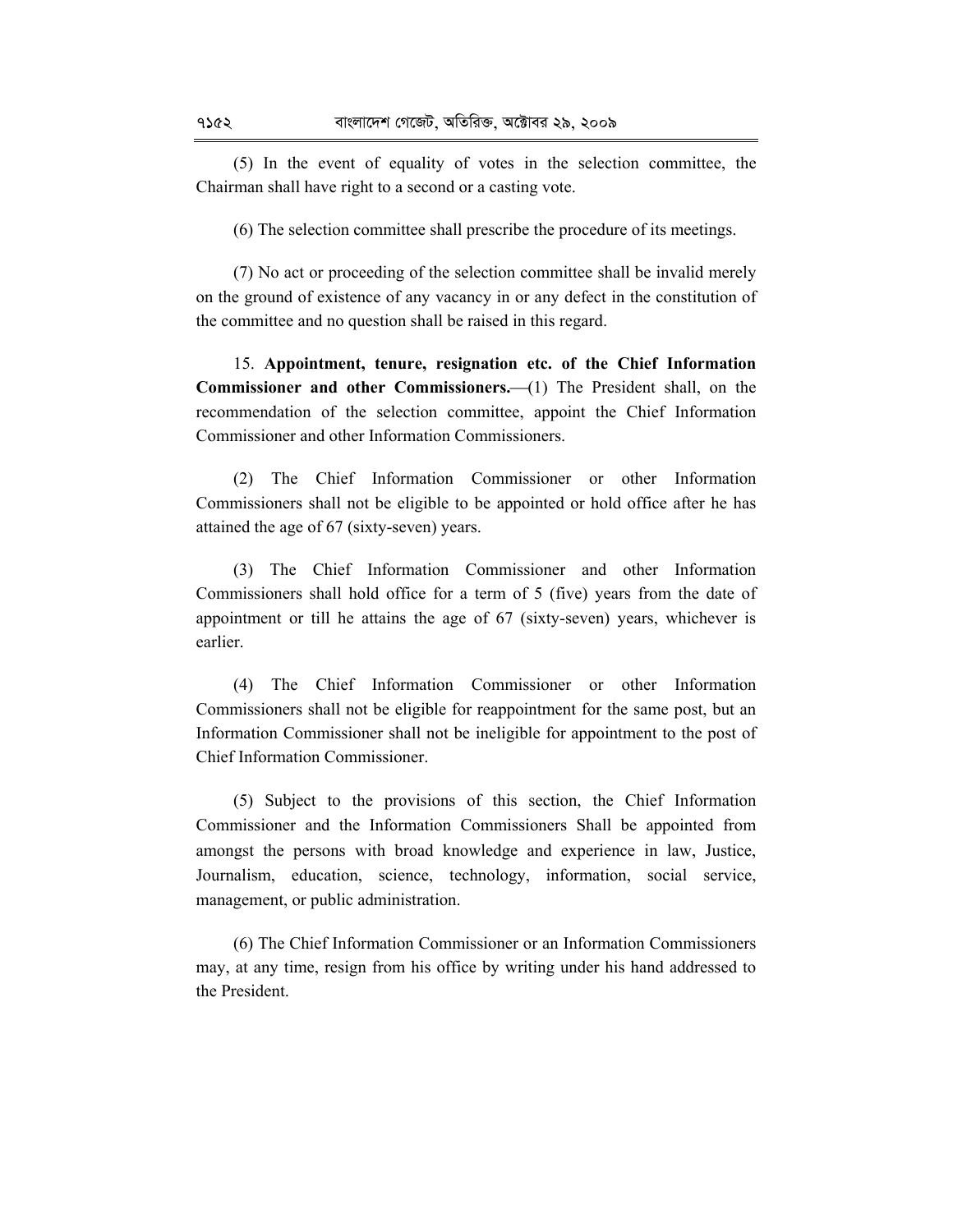(7) If the office of the Chief Information Commissioner becomes vacant or if the Chief Information Commissioner is on account of absence, illness or any other cause unable to perform the functions of his office the senior-most Information Commissioner shall perform the functions of the Chief Information Commissioner until a newly appointed Chief Information Commissioner has entered upon that office or until the Chief Information Commissioner has been able to resume his own duties.

16. **Removal of the Chief Information Commissioner and Information**  Commissioners.--(1) The Chief Information Commissioner and any Information Commissioner shall not be removed from his office except in like manner and on the like grounds as a Judge of the Supreme Court.

(2) Notwithstanding anything contained in sub-section (1), the President may remove the Chief Information Commissioner or any Information Commissioner from their respective offices, if he

- (a) is declared by a competent court to be insolvent;
- (b) engages himself in any post extraneous to his own duties during his term of office for remuneration;
- (c) is declared by a competent court to be of unsound mind;
- (d) is convicted of an offence involving moral turpitude.

17. **Ranks, remuneration, allowances and other facilities of the**  Information Commissioners.-The rank, remuneration, allowances and other facilities of the Chief Information Commissioner and the Information Commissioners shall be determined by the Government.

18. **Meetings of the Commission.** (1) Subject to the provisions of this Act, the commission shall determine the procedure of its meetings.

(2) The Chief Information Commissioner shall preside over all the meetings of the Commission and in the case of his absence, the senior-most Information Commissioner shall preside over the meeting.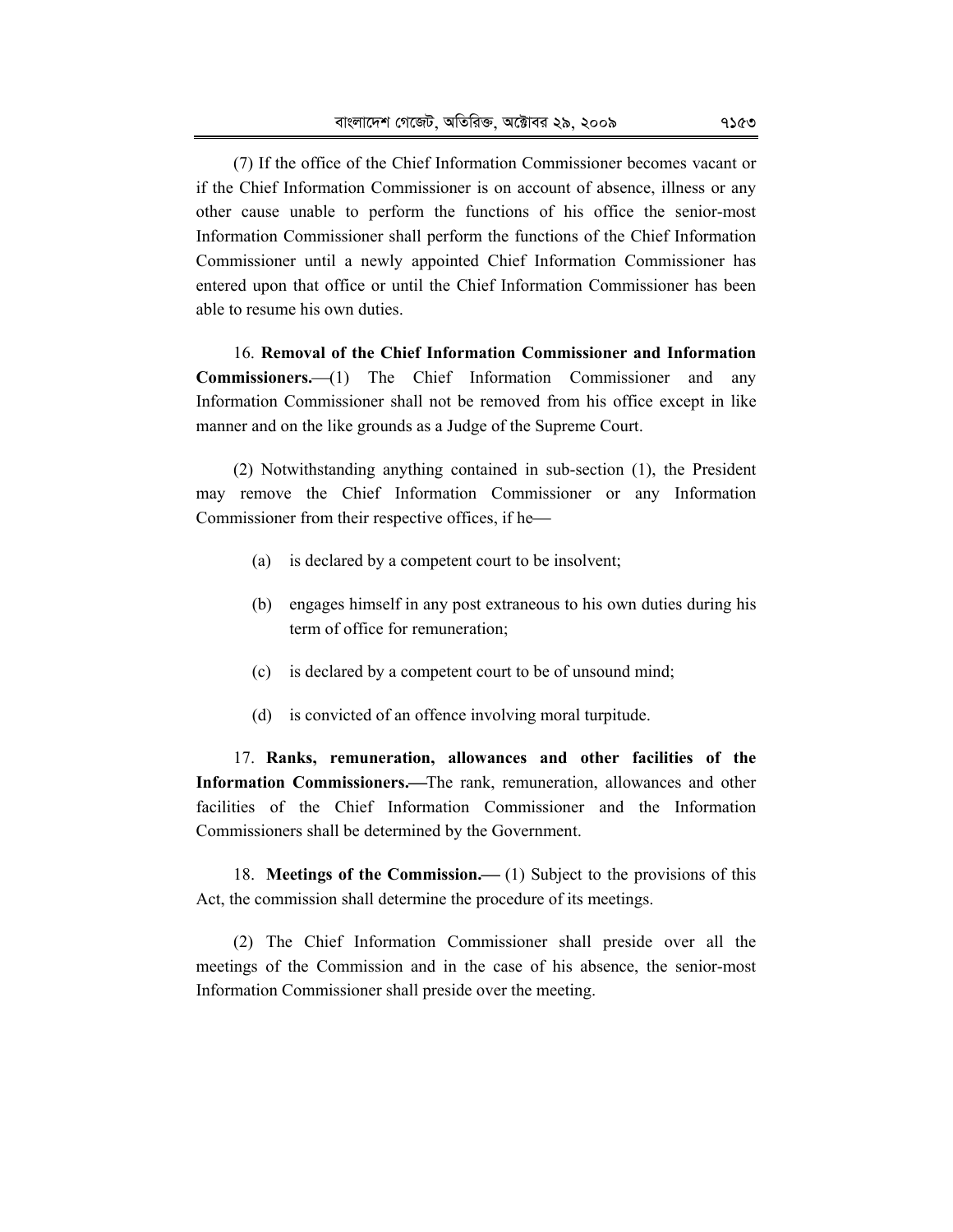(3) The Presence of the Chief Information Commissioner and any 1 (one) of the Information Commissioners shall constitute the quorum of a meeting of the Information Commission.

(4) The Chief Information Commissioner and other Information Commissioners shall have one vote each in taking decision of the meeting of the commission and in the event of equality of votes, the person presiding over the meeting shall have the right to a second or casting vote.

## **Chapter 5**

## **Financial matters of the Information Commission**

19. **Information Commission Fund.** (1) There shall be a fund to be called the Information Commission fund to carry out the purposes of this Act.

(2) The management and administration of the Information Commission Fund shall, subject to this section and the provisions of the rules make there under, be vested in the Information Commission.

(3) The salaries and allowances of the Chief Information Commission, the Information Commissioners, the Secretary and other employees of the Commission shall be paid from the fund in accordance with the terms and conditions of their service, and other expenses of the Information Commission shall also be disbursed from this fund.

- (4) The following money shall be deposited to the fund, namely  $:=$ 
	- (a) annual grants provided by the Government;
	- (b) grants provided by any institution with the approval of the Government.

20. **Budget.**The Information Commission shall, within the time fixed by the Government, submit an annual budget to the Government for the next financial year in appropriate form specified in this behalf by the Government for approval and shall mention therein how much money it may require from the Government for such financial year.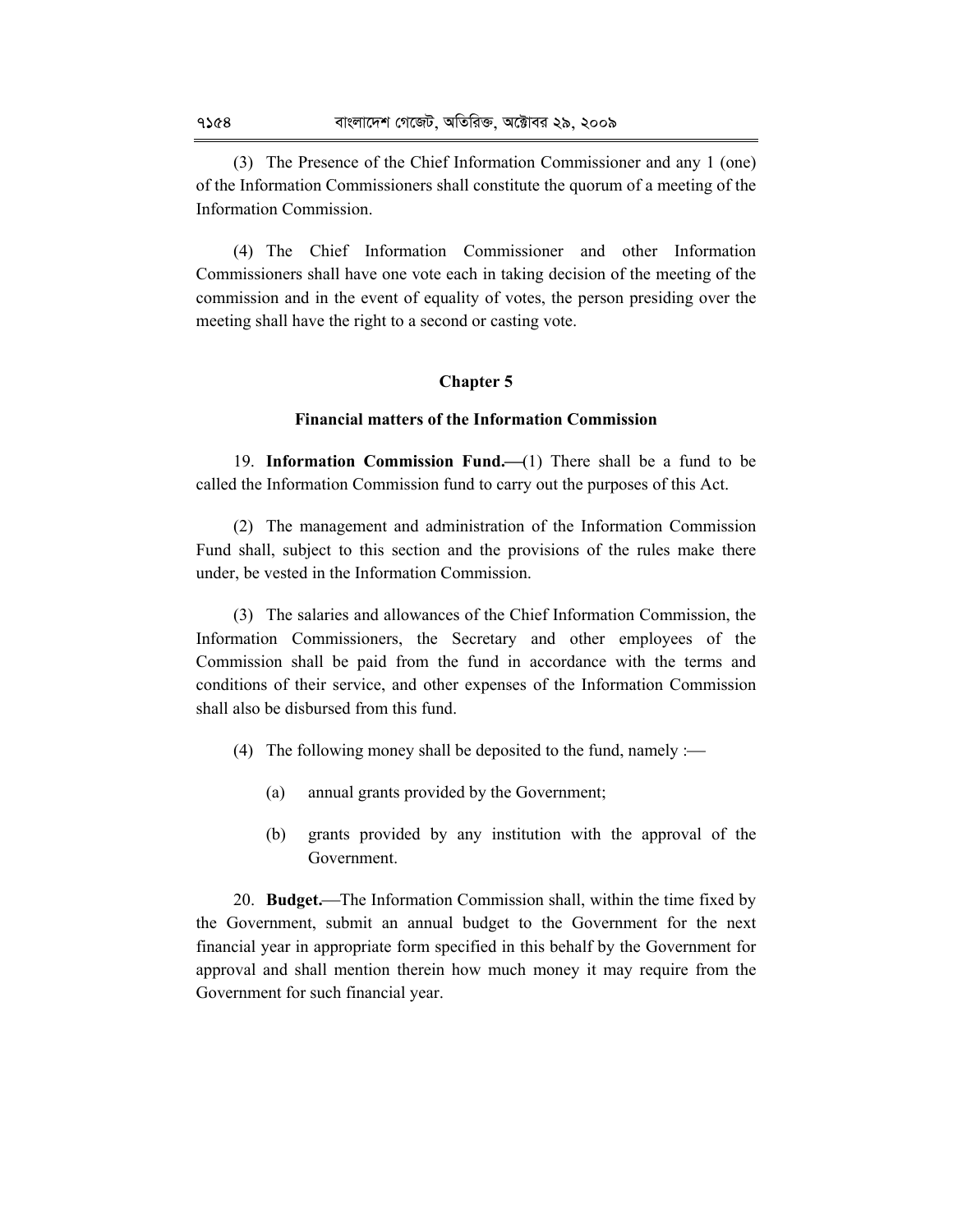21. **Financial independence of the Information Commission.**(1) The Government shall, after due consideration of the Information commission's requisition, allocate specified amount of money to defray its expenses and the Information Commission need not to take the previous approval of the Government to spend the money allocated against the approved and prescribed heads.

(2) The provisions of this section shall not be construed to have prejudiced the rights of the Comptroller and Auditor General as mentioned in article 128 of the Constitution of the People's Republic of Bangladesh.

22. **Accounts and audit.**  $(1)$  The Commission shall maintain its accounts properly and prepare an annual statement of its accounts.

(2) The Comptroller and Auditor General of Bangladesh, hereinafter referred to as the Auditor General, shall audit the accounts of the Commission every year and shall submit a copy of the audit report to the Government with a copy thereof to the Information Commission.

(3) In order to conduct the audit in accordance with sub-section (2), the Auditor General or any person empowered by him in this behalf shall have access to all records, documents and papers, cash or money kept in the bank, undertakings, treasury and other property and may examine the Chief Information Commission, the Information Commissioners or any officer or employee of the Commission.

## **Chapter 6**

#### **Officers and Employees of Information Commission**

23. **The Secretary and other officers and employees of the Information Commission.** (1) There shall be a Secretary of the Information Commission.

(2) The Commission may, subject to the prior approval of the Government by determining the organizational organograme appoint such number of officers and employees as may be necessary for the efficient performance of its functions under this Act.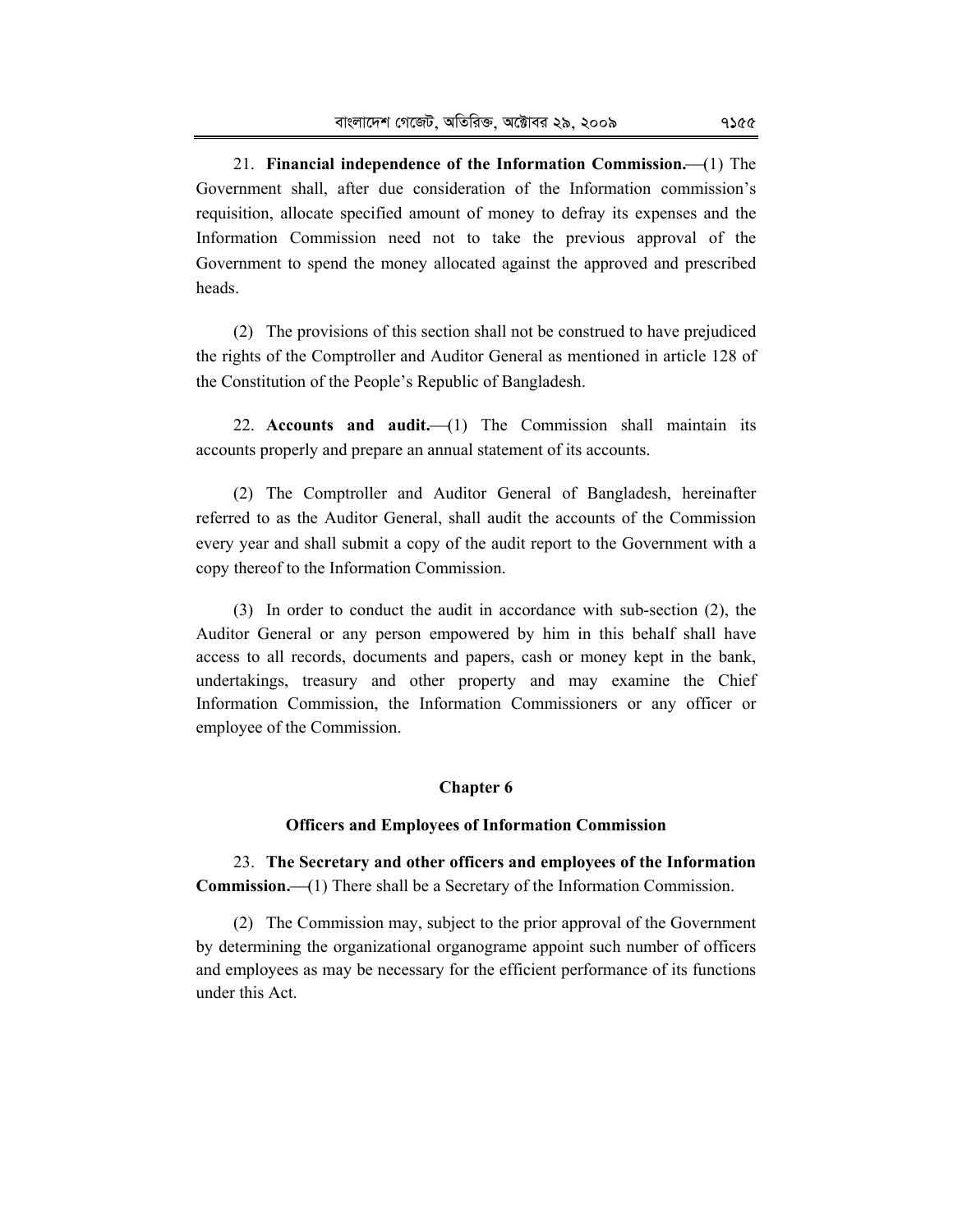(3) The salaries, allowances and other terms and conditions of service of the Secretary and other officers and employees shall be determined by the Government.

(4) The Government may, upon request from the Information Commission, appoint any officer or employee of the Republic on deputation to the Commission.

# **Chapter 7**

# **Appeal, Complaint, etc.**

24. **Disposal of appeal, etc.** (1) If Any person fails to receive information within the time specified in sub-section (1), (2) and (4) of section 9 or is aggrieved by a decision of the officer-in-charge may, within 30 (thirty) days from the expiry of such period or, as the case may be, from the receipt of such a decision, prefer an appeal to the appellate authority.

(2) If the appellate authority is satisfied that the appellant has failed to prefer an appeal within the time-limit as mentioned in sub-section (1) for any reasonable ground, it may accept the appeal even after the expiry of that time.

(3) The appellate authority shall within 15 (fifteen) days of the receipt of the appeal under sub-section  $(1)$  or  $(2)$ —

- (a) direct the concerned officer-in-charge to supply the appellant the requested information; and
- (b) dismiss the appeal if it is not considered fit for acceptance.

(4) The officer-in-charge on being directed to supply information under sub-section (3) shall, within the time specified in sub-section (1), (2) or, as the case may be, (4) of section 9, provide the appellant with the requested information.

25. **Making of Complaint, disposal, etc.** (1) A person may lodge a complaint to the Information Commission for any of the following reasons namely :-

(a) if he gets no information under sub-section (1) of section 13;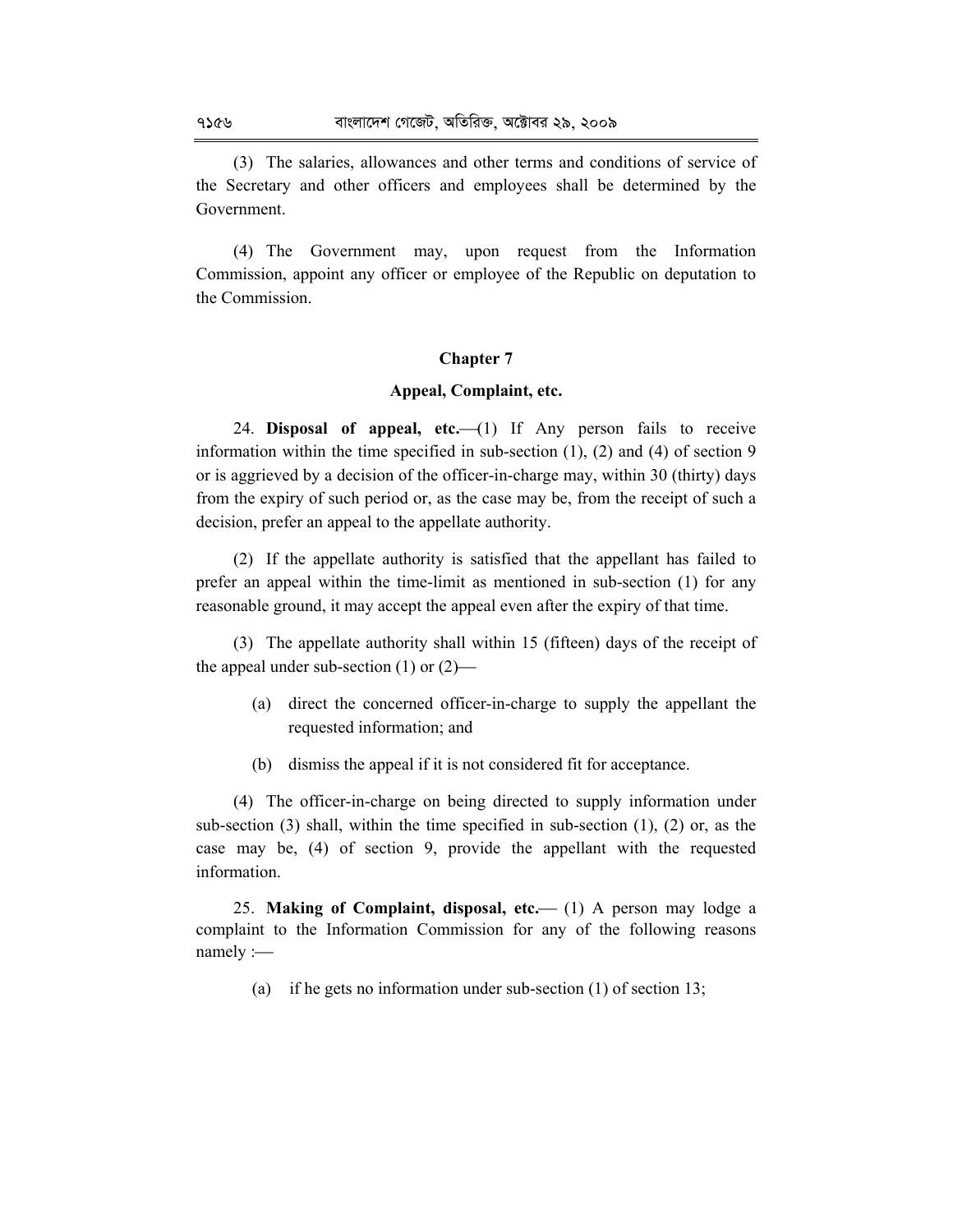- (b) if he is aggrieved by the decision on his appeal under section 24;
- (c) if he gets no information within the time-limit mentioned in section 24 or, as the case may be, gets no decision about providing information.

(2) A complaint may be lodged to the Information Commission at any time in respect of any matter mentioned in clause (a) of sub-section (1), and within 30 (thirty) days from the date of such decision or, as the case may be, the date of exceeding the time-limit in respect of any matter mentioned in clause (b) and (c) of sub-section (1).

(3) If the Information Commission is satisfied that the complainant, for any reasonable cause, fails to lodge a complaint within the time limit as mentioned in sub-section (2), it may accept the appeal even after the expiry of that time.

(4) If the Information Commission is satisfied upon an complaint or other wise that any authority or, as the case may be, any officer-in-charge has failed to do an act or has done an act that was not necessary to do in accordance with the provisions of this Act, it may take action against such authority or, as the case may be, such officer-in-charge under this section.

(5) On receipt of a complaint under sub-section (1) or if it is required to take an action under sub-section (4), the Chief Information Commissioner himself shall enquire into the complaint or delegate the duty to any other information Commissioner to enquire into the same.

(6) The Chief Information Commission or, as case may be, the Information Commissioner, within 30 (thirty) days from the date of taking or receiving duty under sub-section (5), shall, after completing the enquiry into the complaint, prepare a decision-paper for the Information Commission.

(7) The decision-paper mentioned in sub-section (6) shall be presented in the next meeting of the Information Commission, and it shall, on discussion in the meeting, take decision regarding the matter.

(8) During the enquiry into any complaint under this section, the authority or, as the case may be, the officer-in-charge against whose decision the complaint is lodged, shall be given an opportunity to present arguments in support of his decision.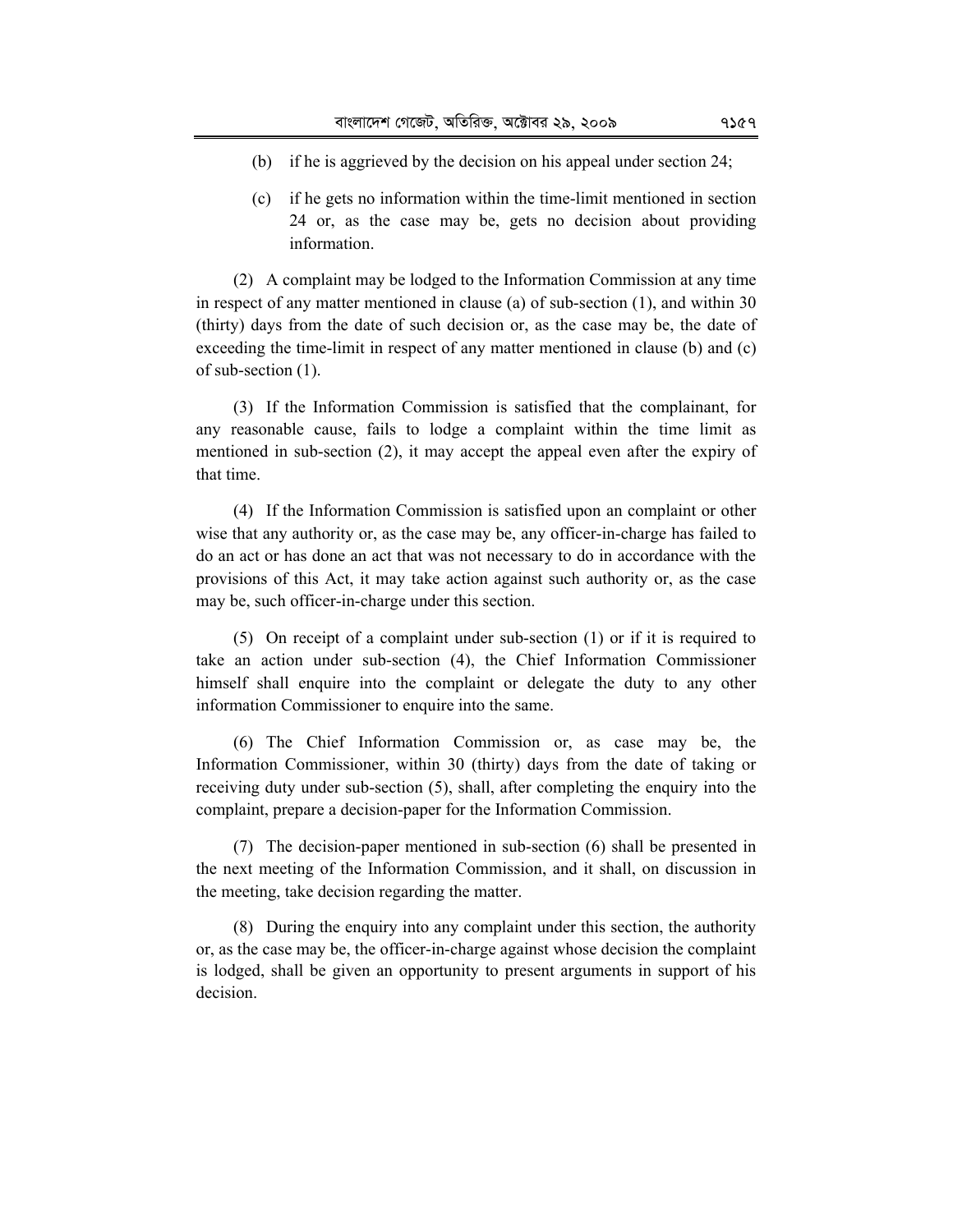(9) If a third party is involved in the complaint, the Commission shall also give such third party an opportunity to present his statements.

(10) The Information Commission shall, in general, dispose of any complaint made under sub-section (1) within 45 (forty five) days of receiving such complaint, but, in special cases, if it requires extended time to complete the enquiry and depositions of the witnesses, the complaint may be disposed of within such extended time :

Provide that the time limit of disposing of a complaint shall not, in any way exceed more than 75 (seventy five) days inclusive of extended time.

- (11) At the time of taking decision under this section, the Information Commission shall have the following powers namely :
	- (a) to direct the authority or, as the case may be, the officer-in-charge to take the following steps which are necessary to take under the provisions of this Act, namely :
		- (i) to provide the requested information in a specific manner;
		- (ii) to appoint an officer-in-charge;
		- (iii) to publish any special information or special class of information;
		- (iv) to being changes in the procedures to be followed by the authority in respect of preservation, management or publication of information;
		- (v) to impart better training on right to information to the officers of the authority;
		- (vi) to give compensation for any loss or damage;
	- (b) to impose fines under this Act;
	- (c) to keep the decision of the authority in force;
	- (d) to reject any complaint;
	- (e) to classify the information newly by the authority;
	- (f) to interpret any matters relating to the nature, classification, preservation, publication, supply of information in the light of this Act.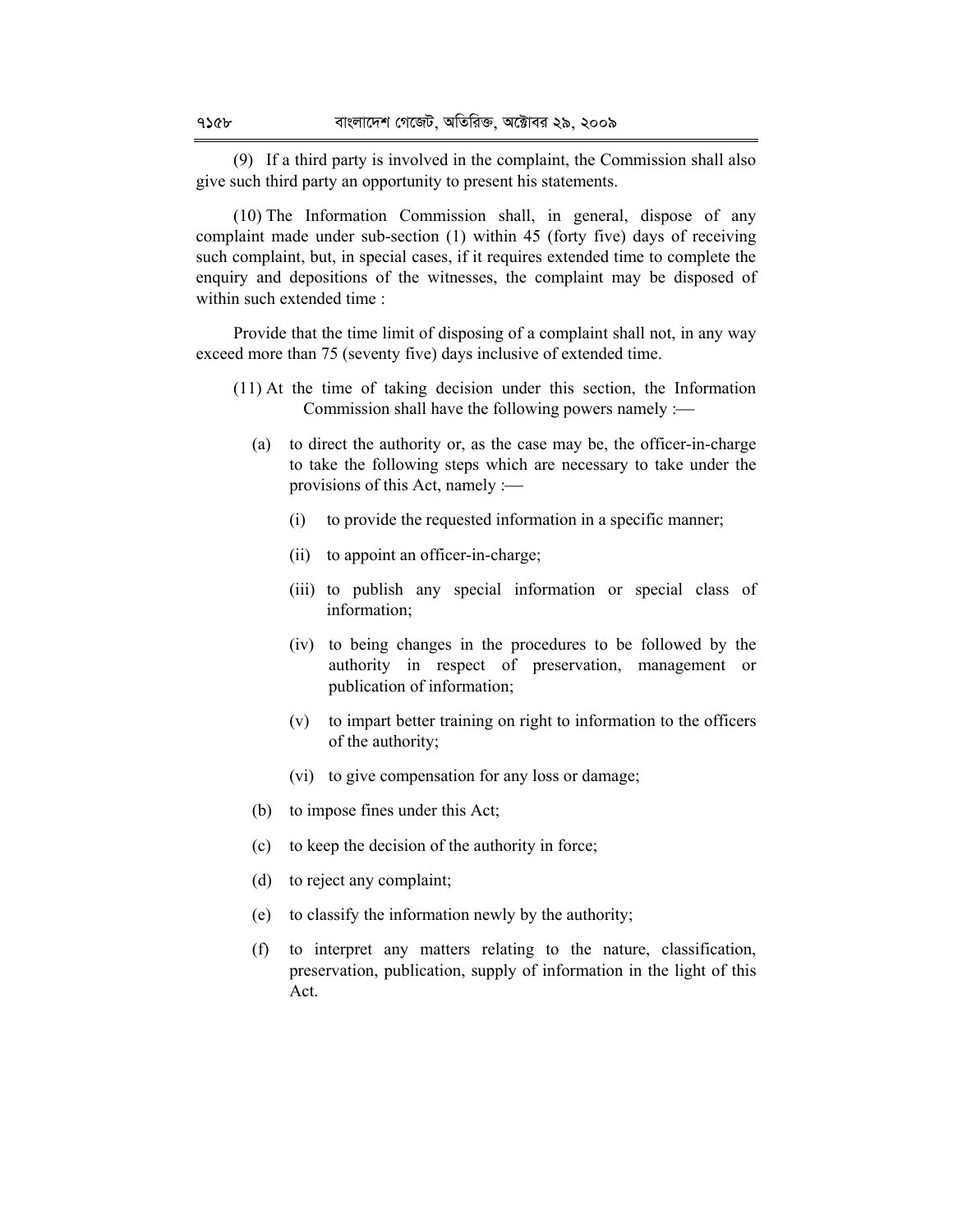(12) Any decision passed under this section by the Information Commission shall be binding upon all concerned.

(13) The Information Commission shall inform its decision to all concerned in writing.

(14) The Information Commission shall take other steps in disposing of a complaint in such manner as may be prescribed by regulations.

26. **Representation.**The parties to a complaint may present their statements before the Commission either personally or through a lawyer.

27. **Fines, etc.** (1) With reference to the disposal of any complaint or otherwise, if the Information Commission has reasons to believe that an officerin-charge

- (a) has refused to receive any request for information or an appeal without assigning any reasons;
- (b) has failed to provide information to the applicant or to make decision within the time-limit determined by the Act;
- (c) has refused to receive a request or an appeal with mala fide intention;
- (d) has provided wrong, incomplete, confusing and distorted information in place of the information that was sought for;
- (e) has created impediments in receiving information;

then, the Information Commission may impose fine for per day 50 (fifty) taka from the date of doing such action by the officer-incharge to the date of providing information, and such fine shall not, in any way, exceed more than 5000 (five thousand) taka.

(2) The Information Commission shall, before imposing any fine under subsection(1), give the officer-in-charge an opportunity of hearing.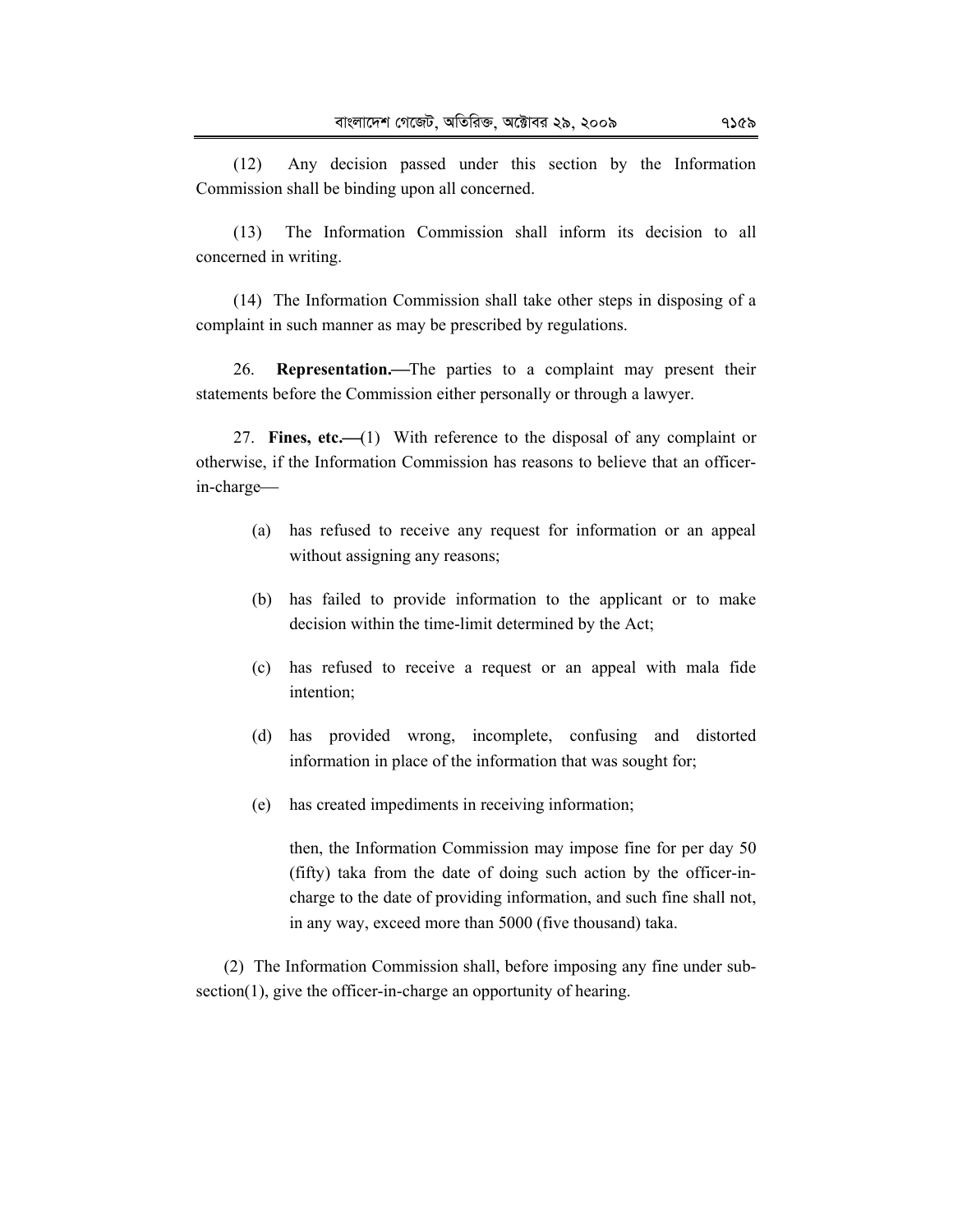(3) If the Information Commission is satisfied that the officer-in-charge has created impediments in getting information of any citizen by any act under subsection (1), than, it may, in addition to imposing fine under sub-section (2), recommend the concerned authority to take departmental action against the officer, treating his such act to be a misconduct, and may request the authority to inform the Information Commission about the action taken last in respect of this matter.

(4) If any fine or compensation payable under this Act is not paid, it may be recoverable from the concerned officer through such procedures as are applicable for the recovery of a land revenue in accordance with the provisions of Public Demands Recovery Act, 1913 (Act IX of 1913).

28. **Application of the Limitation Act, 1908.**—Subject to the provisions of this Act, the provisions of the Limitation Act, 1908 (Act IX of 1908) shall, as far as possible, apply in the case of preferring an appeal or lodging a complaint under this Act.

29. **Bar against filing suit.—**No person shall, except preferring an appeal before an appellate authority or, as the case may be, lodging a complaint before the Information Commission under this Act, raise any question before any court for anything done or deemed to be done, any action taken or the legality of any order passed or any instruction made under this Act.

#### **Chapter 8**

#### **Miscellaneous**

30. **Annual Report of the Information Commission.**(1) The Information Commission shall, by 31 March of every year, furnish an annual report of its functions performed during the previous year to the president.

(2) In the report mentioned in sub-section (1), the following information shall be included, namely :

- (a) the number of requests for information made to each authority;
- (b) the number of decisions for refusing requests for information to the applicants, and description of the provisions of this Act under which these decisions were taken;
- (c) the number of appeals preferred against the decisions of the officerin-charge, and the result thereof;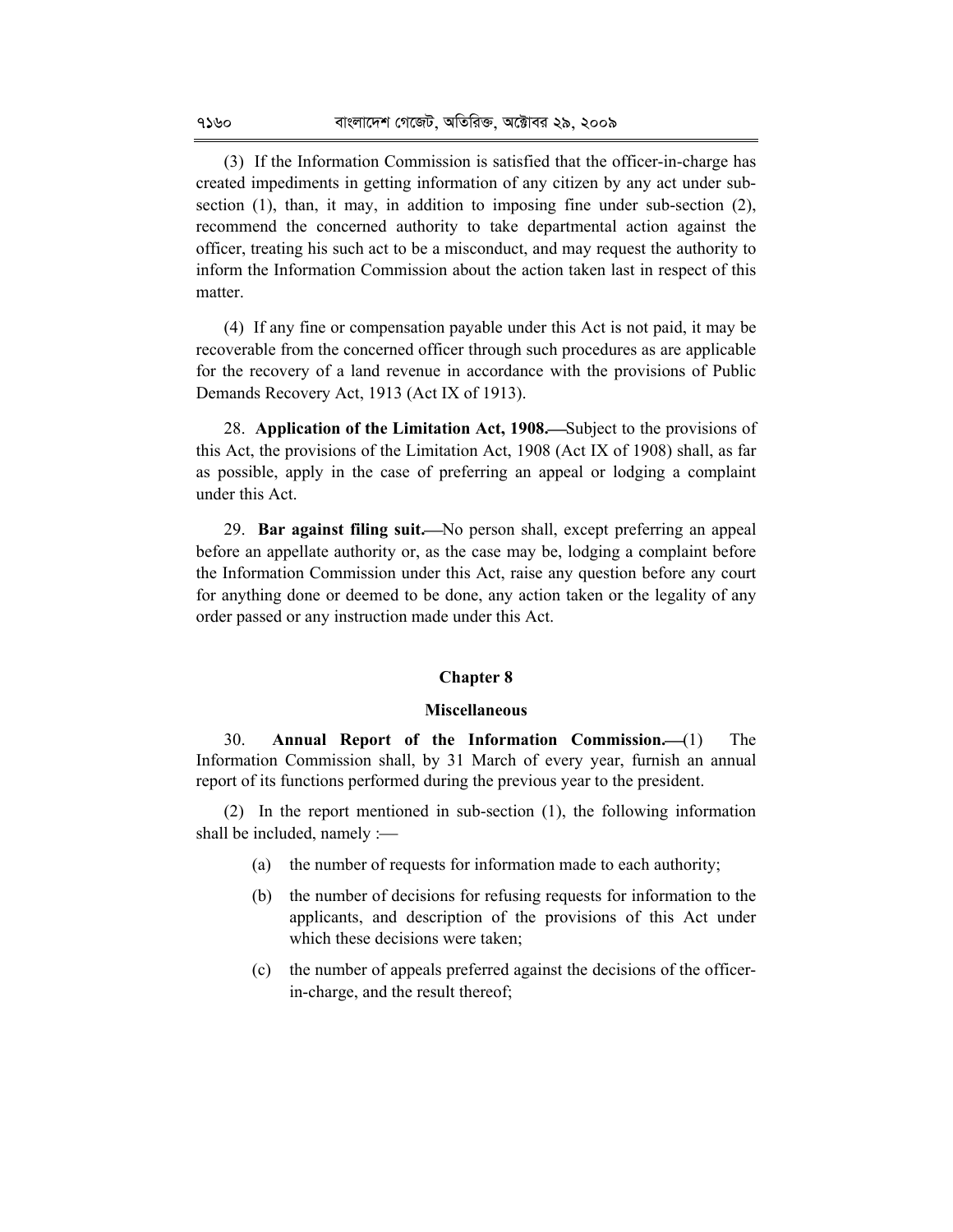- (d) particulars of any disciplinary action taken against any officer by any authority;
- (e) the amount of money collected by each authority under the Act;
- (f) description of different activities taken by the authorities in implementing the provisions of this Act;
- (g) reform proposals received from different authorities relating to ensuring right to information of the citizens;
- (h) number of complaints received by the Information Commission;
- (i) description of the actions taken by the Information Commission in respect of the complaint received;
- (j) number of officers punished by the Information Commission and description of such punishments;
- (k) total amount of fine imposed and recovered by the Information Commission;
- (l) description of the regulations made and instructions issued by the Information Commission;
- (m) accounts of incomes and expenditures of the Information Commission;
- (n) any other related matters that the Information Commission thinks necessary to be included;
- (o) specific recommendations to take actions against those authorities that appear to be unwilling to follow the provisions of this Act.

(3) After receiving the report under sub-section (1), the President shall cause the report to be laid before the Parliament.

(4) The Information Commission shall publish and publicize its annual report submitted to the President under sub-section (1) on the mass media and website.

(5) For preparing the report under this section, every authority shall give other related assistance to the Information Commission along with providing necessary information.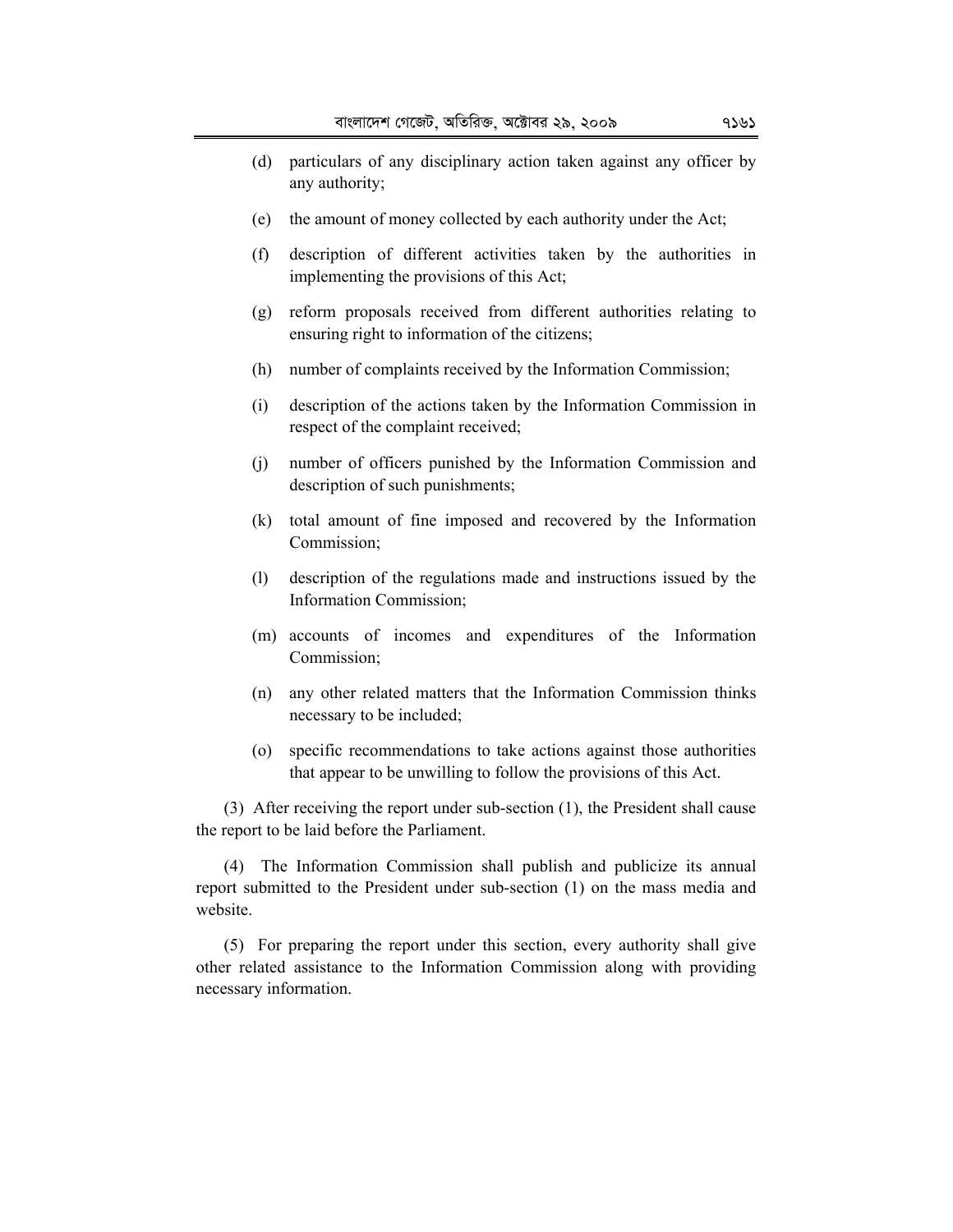31. **Protection of action taken in good faith.**No, suit, prosecution or other legal proceedings shall lie against the Information Commission, the Chief Information Commissioner, the Information Commissioners or any officers or employee of the Information Commission, or officer-in-charge of any authority or any other officer or employee there of it any body is affected by any information made public or deemed to be made public in good faith under this Act, or rules or regulations made there under.

32. **Inapplicability of this Act in case of certain organisations and institutions.** (1) Notwithstanding anything contained in any provisions of this Act, this Act shall not apply to the organisations and institutions which are involved in state security and intelligence mentioned in the Schedule.

(2) Notwithstanding anything contained in sub-section (1), this section shall not apply to such information that are pertaining to corruption and violation of human rights in the above-mentioned organisations and institutions.

(3) On receipt of any request for information under sub-section (2), the concerned organisation or institution shall, subject to the approval of the Information Commission, provide the applicant with the requested information within 30 (thirty) days from the date of receipt of such request.

(4) The Government if necessary may, in consultation with the Information Commission, amend the Schedule increasing or decreasing the number of organisations and institutions mentioned in the Schedule by a notification published in the official Gazette from time to time.

33. **Power to make rules.**For the purposes of this Act, the Government may, by notification in the official Gazette, make rules in consultation with information commission.

34. **Power to make regulations.**For the purposes of this Act, the Information Commission may, with the prior approval of the Government and by notification in the official Gazette, make regulations.

35. **Removal of ambiguity.**If any ambiguity arises in implementing any provisions of this Act, the Government may, by notification in the official Gazette and subject to consistency with the provisions of this Act, remove such ambiguity.

36. **Original and English Text.**The Original Text of this Act shall be in Bangla and there shall be an authentic text of an authorised translation of it in English :

Provided that in the event of conflict between the Bangla and the English text, the Bangla text shall prevail.